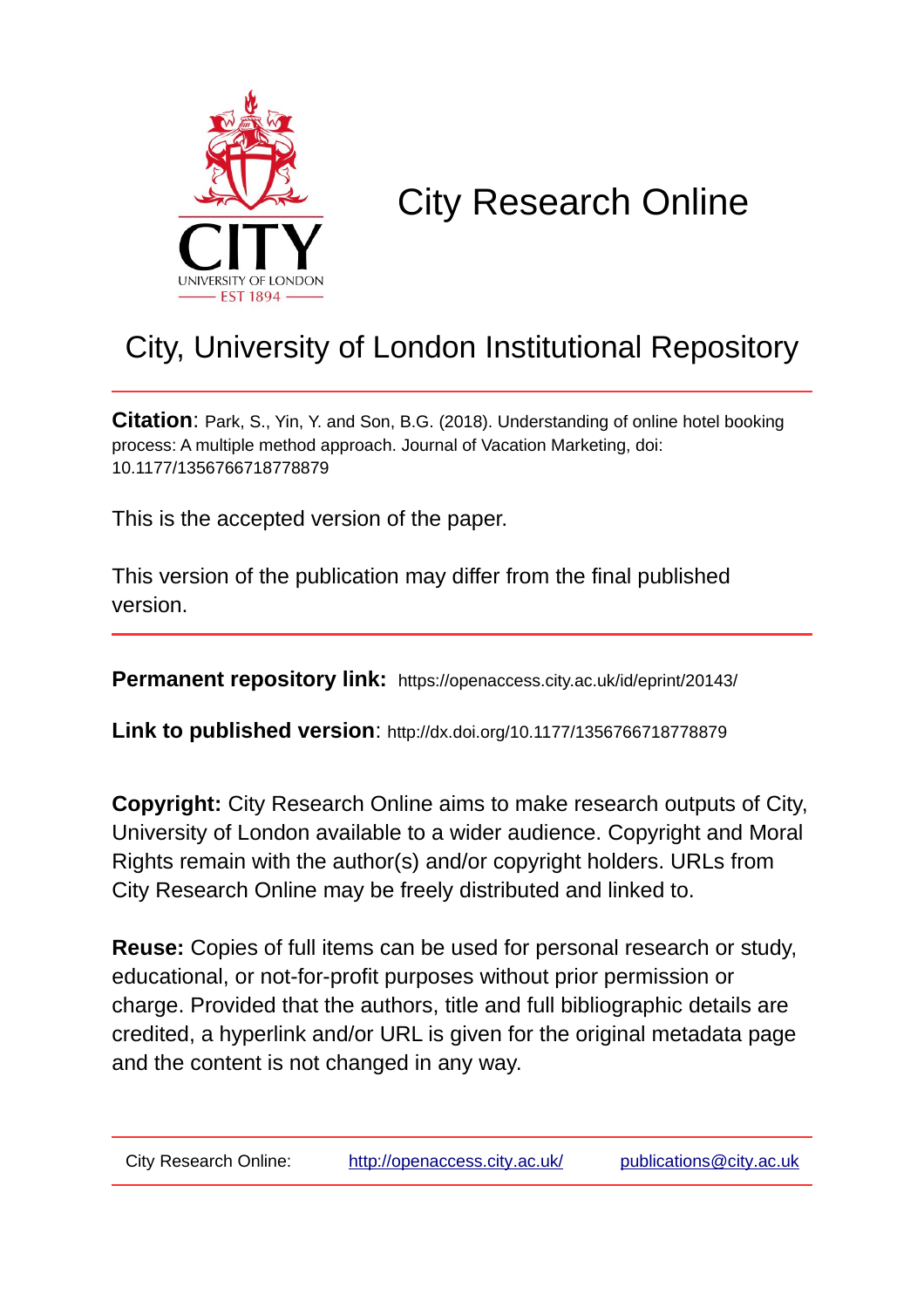#### **Understanding Online Hotel Booking Process:**

## **A Multiple Method Approach**

### **Abstract**

With the development of information technology, online travel agency has become an important information and communication source in the hospitality industry. The previous studies assessing the online hotel decision making behaviors, however, mainly focused on behavioral intentions as well as identifying factors that directly influence the transactional behaviors, which rely on a static approach rather than employing the holistic viewpoints. Thus, this research adopted the choice-set model as a theoretical lens to explore online hotel booking behaviors by using multiple methods (i.e., observation and survey methods). The findings of this research shed light on the dynamic patterns of online hotel decision making process and identify important factors (i.e., internal and external information sources) across sequential stages of the choice-set model. Therefore, this research provides useful implications to online hospitality marketers.

Keywords: Online travel agency, information search behaviour, online hotel decision making process, choice-set model, multi-methods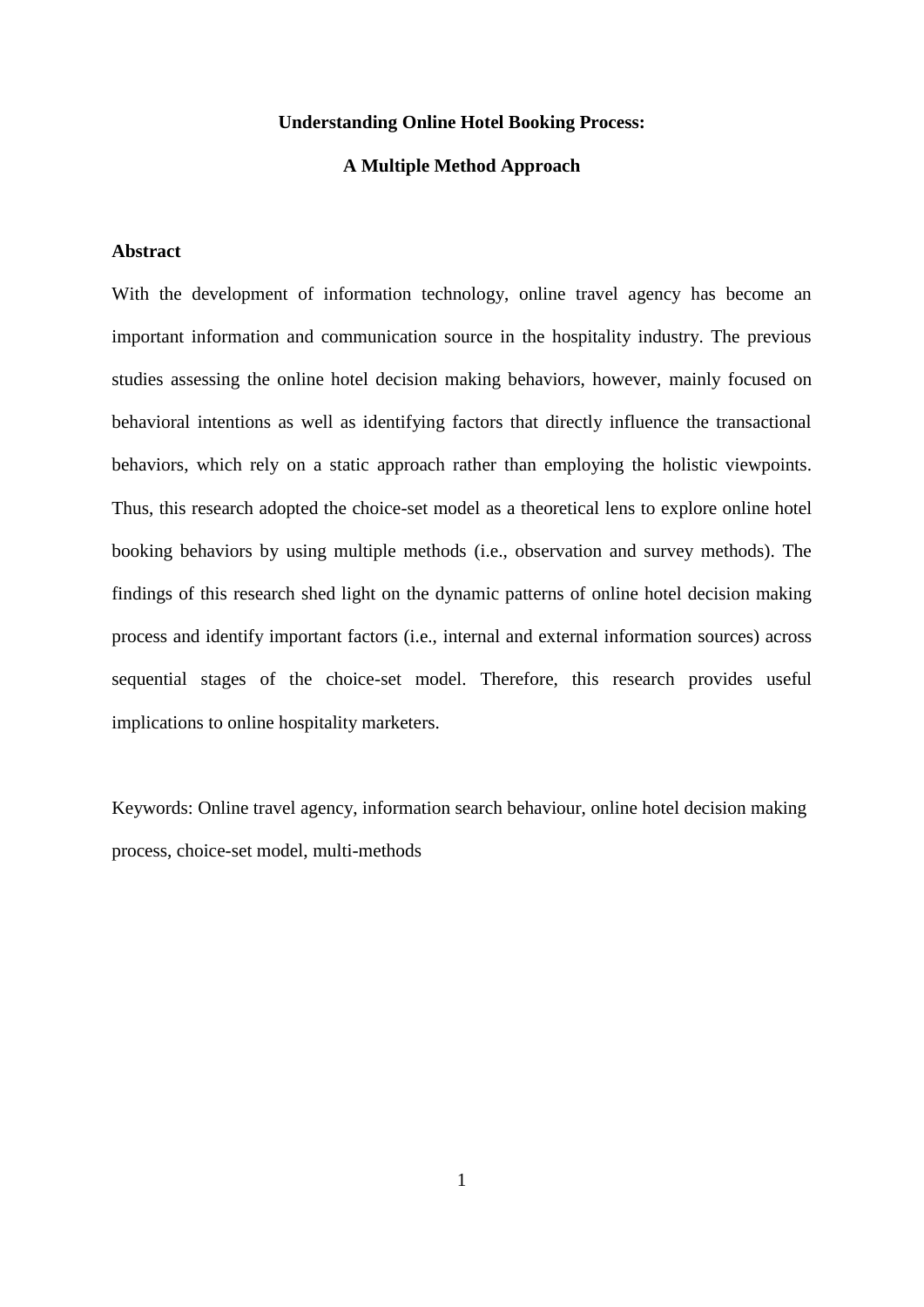#### **1 Introduction**

Understanding consumers' decision making behaviours for travel products has become a critical issue for not only academics but also for practitioners (Yavas and Babakus, 2003). The constant development of information technology, in particular, has evolved the way travel services are purchased (Llach et al., 2013). For example, the advent of an online travel agency (OTA) has contributed substantially to reducing information asymmetry between consumers and service providers by offering not only useful and up-to-date information but also price transparency to travellers (Toh et al., 2011). Indeed, OTA sales in the Asia Pacific region has been largely grown by 43% in 2015 to reach \$79 billion. The sales in North America and Western Europe recorded 11% and 9% growth, respectively in the focal years (Skift, 2016)

In this vein, a number of researchers in the field of hospitality have examined the online hotel booking behaviours in three different aspects: 1) channel characteristics (Amaro and Duarte, 2013), 2) online information characteristics (i.e., contents and types of information offered to consumers) (Steinbauer and Werthner, 2007) and 3) consumer characteristics (i.e., demographics, brand knowledge, familiarity, and loyalty) (Law, 2009). However, most of the previous studies mainly focused on behavioural intentions that rely on a static approach rather than employing the holistic viewpoints. That is, rather than analysing consumers' perceptions mostly using the survey method based upon the recall of their past service experiences, it is essential to understand the entire online booking process by analysing actual behavioural data.

In order to address this gap, this study adopted a choice-set model as a theoretical lens to investigate online purchasing behaviour that is an important task in the travel planning (Park et al., 2011). The choice-set model explains the sequential steps of the decision-making process along with rational (or utilitarian) decision makers (Mansfeld, 1992). That is,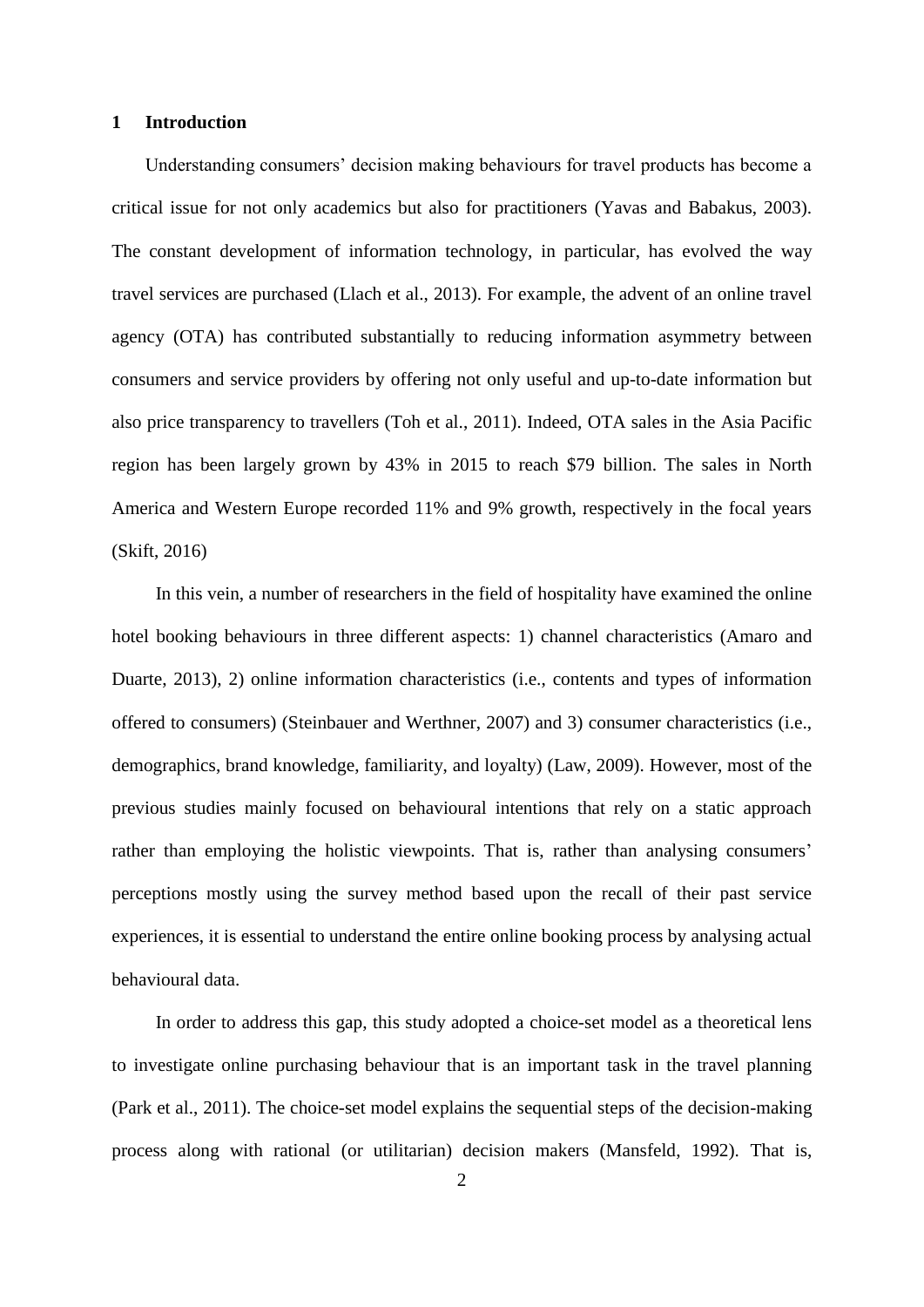consumers go through the consecutive steps comprising multiple decision sets (i.e., awareness set, consideration set, and action set) to make a final decision, being influenced by the internal, such as personal experiences and knowledge, and external factors, including information obtained from external sources during the process to accomplish the task (Sirakaya and Woodside, 2005).

The choice-set model has been mostly applied to understand the traveller's destination choices, based on a statement: "It is now a truism of marketing that brand awareness is a necessary precondition for choice" (Nedungadi, 1990, p. 264). Nevertheless, the authors of this research argue that it may not always be applicable in the online hotel decision making process along with the advancement of OTAs. While consumers have limited knowledge about hotels in specific destinations, they would be able to easily search for relevant information about available hotels and seek out other alternatives using online travel sources (e.g., search engines and intelligent agents) (Peterson and Merino, 2003). As a result, the online hotel decision-making behaviour is such a dynamic process that encompasses various strategies (Decrop and Snelders, 2005). However, to date, there is a limited research analysing the actual consumer choices, and they have restrictions to accomplish a comprehensive theoretical approach to explaining the online hotel booking process (Chiang and Jang, 2007). In this similar vein, Lockyer (2005) stated that the traditional choice-set model mainly focused on proposing typology rather than assessing the process, and thus, the acceptance and rejection process is not described exhaustively. Therefore, the focus of this research it to shed some light on how consumers decide online travel purchasing behaviours, and identifies factors that affect each stage of the sequential process using multiple methods (observation and survey methods), allowing researchers to estimate perceptual and behavioural aspects, respectively.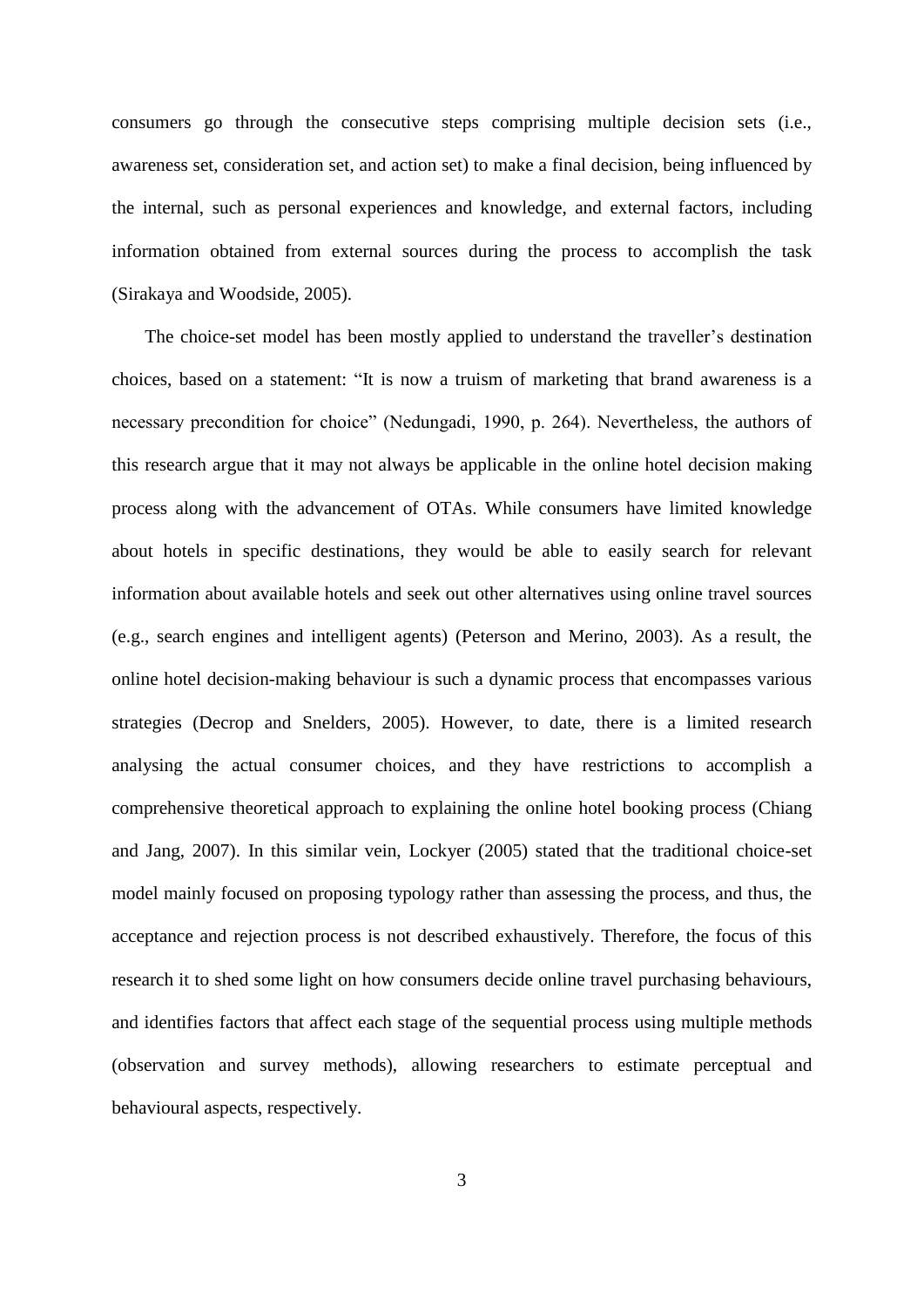#### **2 Literature review**

#### *2.1 Choice-set model in hospitality and tourism research*

Various theories and conceptual models have been proposed to explain travel decisionmaking behaviours: yet, there is no unifying theory to fully account for the process (Hung and Petrick, 2012; Sirakaya and Woodside, 2005). Among them, one particular theoretical framework, "the choice set model," has been frequently used to understand a destination choice (Decrop, 2000; Sirakaya and Woodside, 2004). Consumer purchasing behaviour of travel products is a complex process that requires extensive decision-making strategy due to high cost and involvement (Sirakaya and Woodside, 2005). In this circumstance, the choice set model that explains how individuals make purchase decisions when confronting a wide range of alternatives is a suitable approach to explaining high risk purchasing behaviours (Crompton and Ankomah, 1993; Jones and Chen, 2011; Teare, 1998).

The choice set model is derived from information processing theory, which suggests that travellers go through a sequence of stages when deciding a final choice to purchase (Hung and Petrick, 2012; Salisbury and Feinberg, 2012). In particular, a traveller follows three stages of consecutive and a funnel-like procedure comprising awareness set, consideration set, and a final choice (Crompton and Ankomah, 1993; Jansen and Schuster, 2011; Sirakaya and Woodside, 2005). The first stage is awareness set referring to all products that people have beliefs and experiences/knowledge about. The number of such products in awareness set (e.g., accommodations) would be vast: hence, the second stage (i.e., consideration set) becomes critical. The following stage is the consideration set, which includes the products that a traveller is considering for purchasing within some period of time (Crompton, 1992).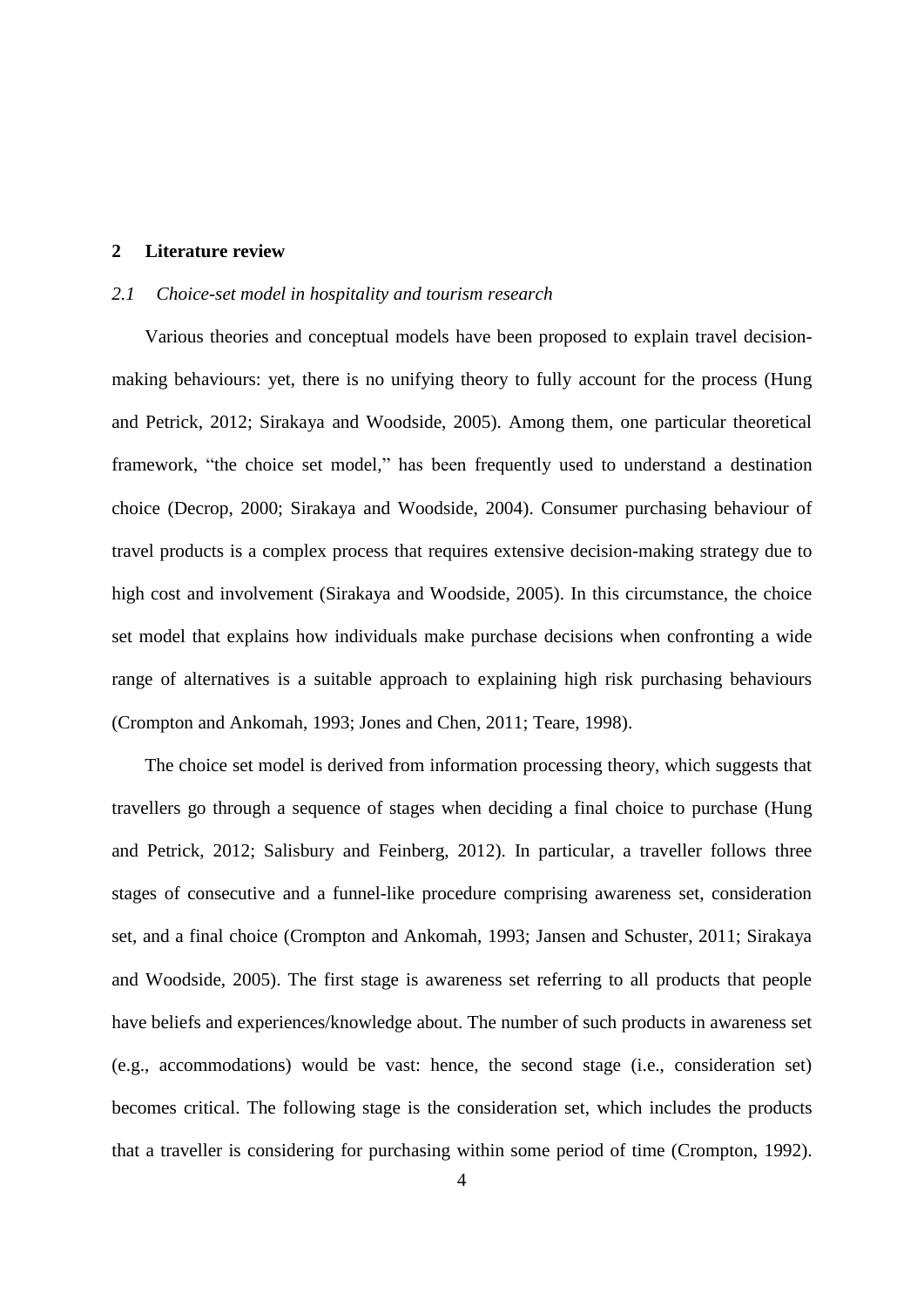This stage consists of "initial consideration set" and "late consideration set," and that the latter contains smaller number of alternatives. Then, a traveller makes an active effort in the information search to make a final decision. Due to the hierarchical notion of choice set model, this theory has been applied to explain information search behaviours (Vermeulen and Seegers, 2009), travel planning (Mutinda and Mayaka, 2012), and destination image formation (Baloglu and McCleary, 1999).

Importantly, it can be argued that consumers do not always show homogenous sequential steps to reach their final decisions. Solomon *et al.,* (2006) suggested under a certain condition, e.g., a low risk purchase, consumers are not constantly engaged in a high level of information search nor rigorous evaluation of alternatives, but use simple decision rules to make a decision. Also, when consumers possess low ability and motivation, they are likely to rely on heuristic cues (Yoon *et al.,* 2009). Similarly, Payne *et al.,* (1993) stated that under a certain circumstance a consumer is likely to conduct non-compensatory strategy which avoids trade-offs among values and typically reduces demands for informational processing. Moreover, when consumers are engaged in routine purchase (Snepenger and Snepenger, 1993) or have high brand loyalty (Petrick et al., 2007), they tend not to behave in the manner the choice set model suggested.

In this similar vein, the typical choice-set model focusing on typology rather than the process lacks understandings of the acceptance and rejection process in an inclusive way (Lockyer, 2005). To address this gap, we seek to investigate (1) the types/patterns of online travel decision process, and (2) influential factors on developing each set of the choice-set model by using multi-methods that allows researchers to obtain actual behavioural as well as cognitive understandings.

#### *2.2 Online decision making process for hospitality products*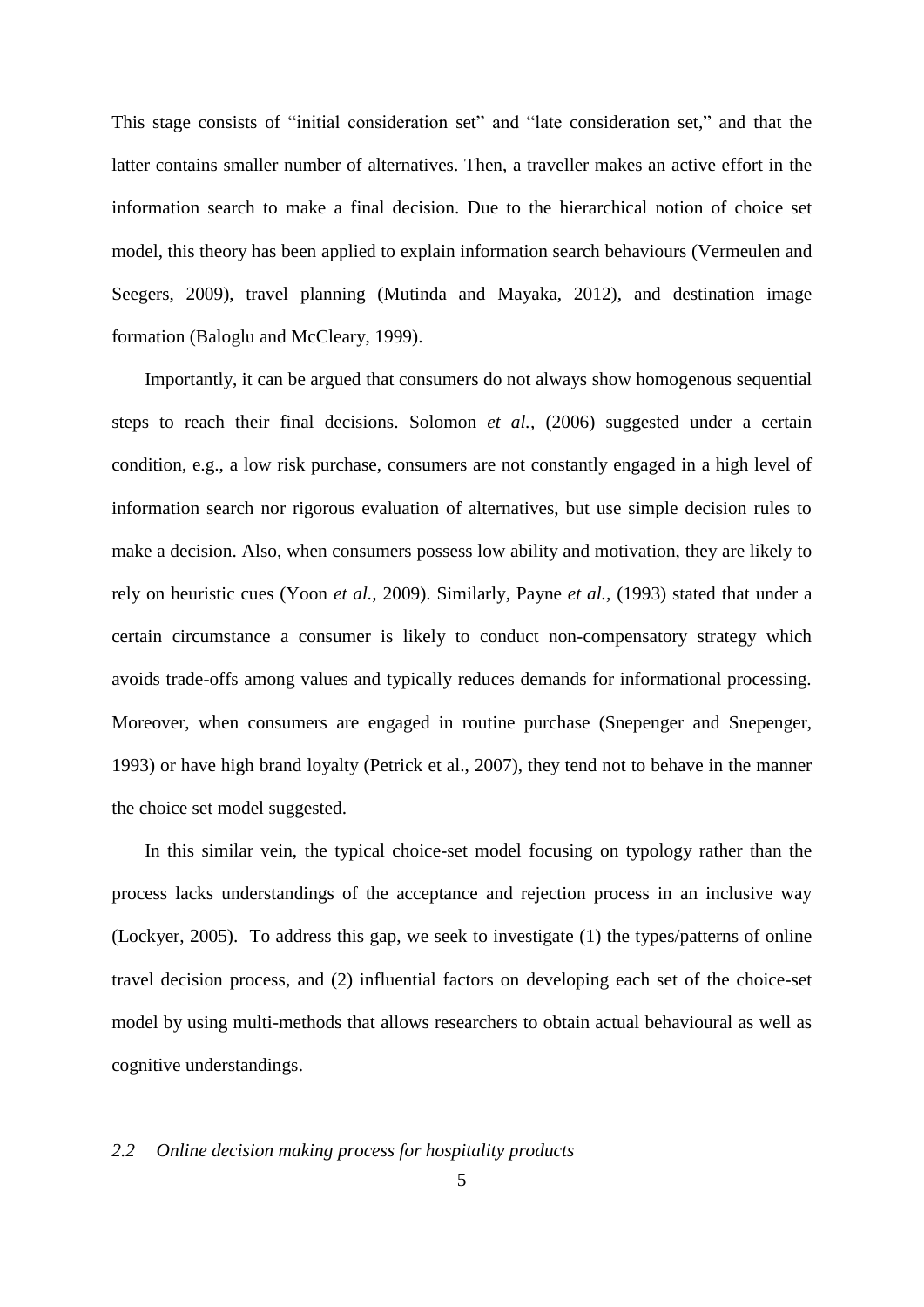A number of researchers in hospitality have endeavoured to identify factors affecting the online hotel decisions from three main perspectives, including (1) channel characteristics, (2) website features (i.e., types and contents of information on the websites), and (3) individual characteristics (see Amaro and Duarte, 2013; Dolnicar and Otter, 2003; Peng et al., 2013).

A number of theoretical lenses have been used to understand the usage experiences of online sources. Based upon Theory of Planned Behaviour (TPB), consumers' decision making is influenced by attitudes engendered from their beliefs to the online information sources (Shim et al., 2001), such as security and/or trust of the online service providers (e.g., OTAs, online destination marketers, and hoteliers) (Kim et al., 2005). Technology Adoption Model (TAM), which suggests two key elements such as ease of use and usefulness, is another well-recognised theory to explain the usage of new technology in the online travel booking process (Morosan and Jeong, 2008). In particular, usability of channels such as navigation, convenience, time saving, easy to price comparisons, and appearance is the crucial driver of online purchasing decisions (Morosan and Jeong, 2008).

Another stream of studies is related to website features especially related to the types and the contents of information on the websites (Peng et al., 2013). Consumers are more likely to purchase travel products in the websites that offer sufficient information, enabling them to evaluate the quality of the products (Dolnicar and Otter, 2003). Indeed, people generally accompany two different phases to fulfil when searching for information: utilitarian and hedonic considerations (Dhar and Wertenbroch, 2000). They play independent roles in evaluating products and forming attitudes toward products, and in turn allow consumers to distinguish between alternatives according to utilitarian and hedonic features (Mano and Oliver, 1993). In this vein, the information environment is organised by two formats of information presentation: verbal and pictorial information (Childers and Houston, 1984). Textual information basically helps to meet utilitarian information needs whereas pictorial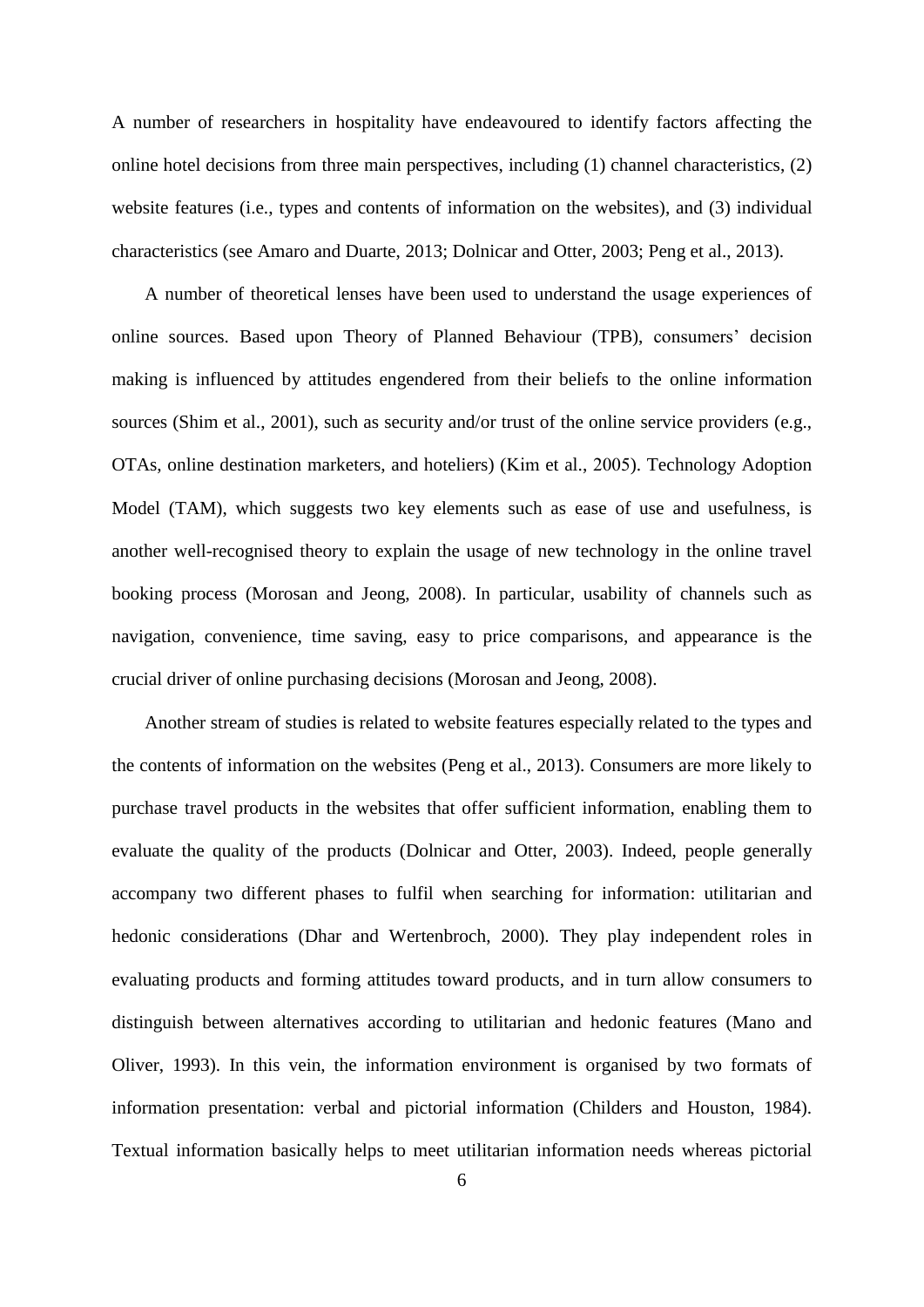information allows for realizing hedonic needs (Lee and Tussyadiah, 2010). That is, verbal source enables consumers to have detailed information for the advantages and disadvantages of the products, and in turn, decide the final choice maximizing the utility. On the other hand, visual information facilitates capturing consumers' attentions and processing information (relatively in a quick way). Accordingly, those two formats of information influence online hotel choice in interactive ways (Pan et al., 2013).

Lastly, there have been a number of studies assessing the influences of individual characteristics on online purchasing behaviours for the hospitality products, such as demographics, product knowledge, online experiences, personality, and shopping orientations (Amaro and Duarte, 2013; Park et al., 2011). Among them, personal experiences (or familiarity) and knowledge reflecting the individual differences have been concerned as main determinants of the online decision-making process (Kim and Kim, 2004). Product familiarity induces the high level of confidence and guides the consumers' attention toward the specific brands. Knowledge on travel product influences the degree to which people are involved in information search process, and specific contents of information individuals look for online (Lehto et al., 2006; Lin and Chen, 2006; Park and Kim, 2010).

It is important to note that while a substantial amount of research has been analysed to understand the online travel decision-making process, those studies mainly emphasise the likelihood to purchase the products instead of investigating the actual behaviours. The general recognition of consumer studies pointed out the discrepancy between consumer intentions and actual choices (March and Woodside, 2005). More importantly, it is critical to assess heterogeneous roles of factors that have different influences on different stages of the sequential process until reaching a final choice (Um and Crompton, 1992).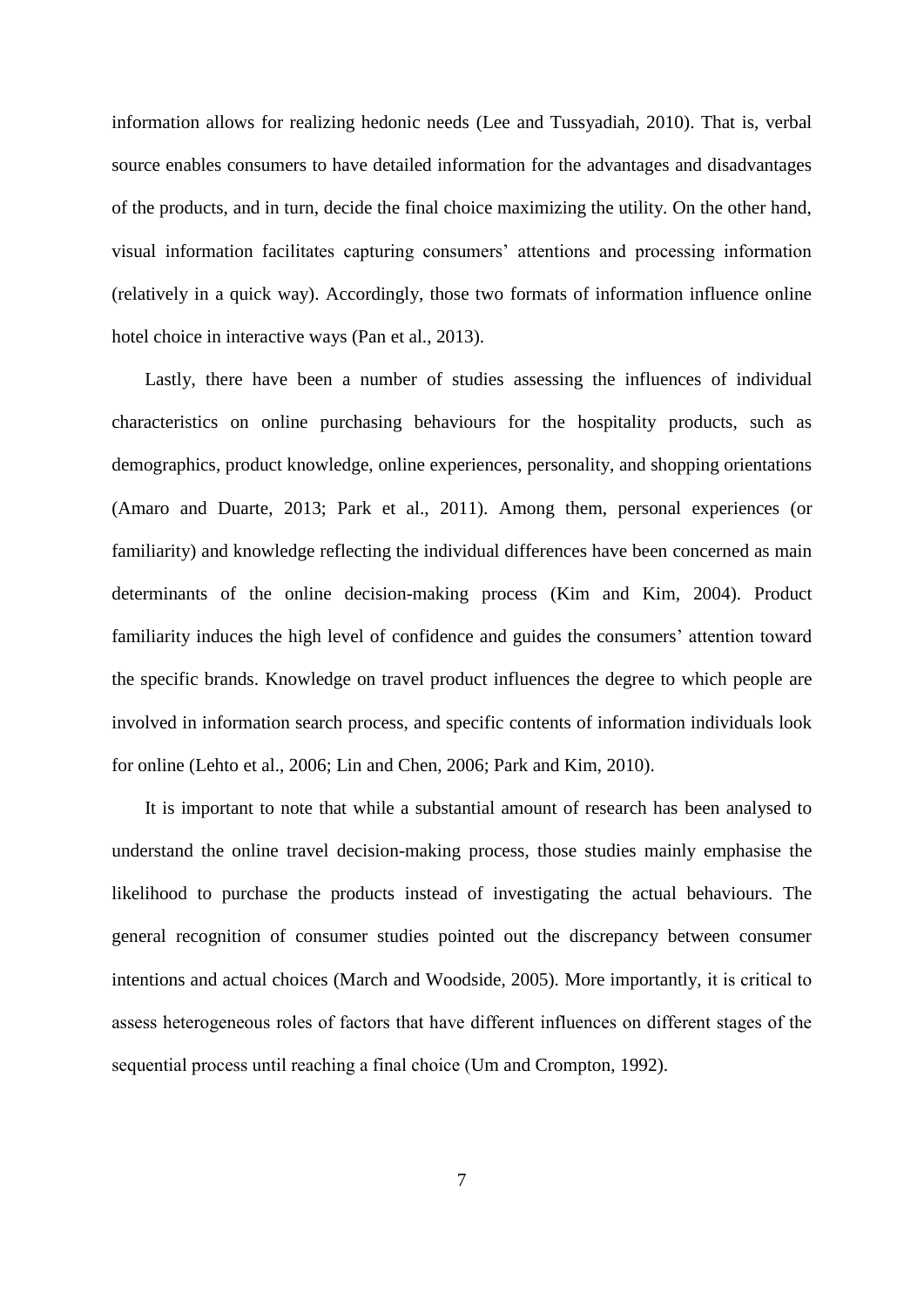#### **3 Methodology**

#### *3.1 Data collection*

This research employed multi-methods – observation and survey approaches. Observation method allows researchers to obtain actual online behavioural data, and the survey method enables us to gain cognitive responses during the online hotel decision making process (e.g., Hausman, 2000). Multi-method research refers to "a study in which the researcher collects, analyses and mixes multiple forms of either qualitative or quantitative data" (Creswell, 2011). The main benefits of the multi-method design are strengthening the findings through triangulation and complementing the weaknesses of the single research method.

The observation method has been used as a common method in behavioural psychology, which entails observation of a subject's online information searching behaviours (Zechmeister et al., 2009). An approach, observation without intervention, has been applied, which obtain how subjects naturally behave in a given setting. This method verifies external validity that allow researchers to observe the flow of behaviours in its own setting studies (Olshavsky and Granbois, 1979). Along with nature of choice-set model as a theoretical lens in this research, observation method is a suitable to investigate consumer behaviours in the entire stages of decision making process.

More specifically, the subjects were asked to book an accommodation in Paris using an online travel website, [www.booking.com](http://www.booking.com/) as one of main travel products (Morosan and Jeong, 2008). The reason why www.booking.com was selected in this study is that it is one of the largest global OTAs (Economist, 2014) offering over 1 million hotels and accommodations in 227 countries ranging from small independents to five-star luxury hotels globally (Booking.com, 2016). Also, from the user perspective, it is a user-friendly OTA website so that travellers can easily access and engage in searching for hotel information via a familiar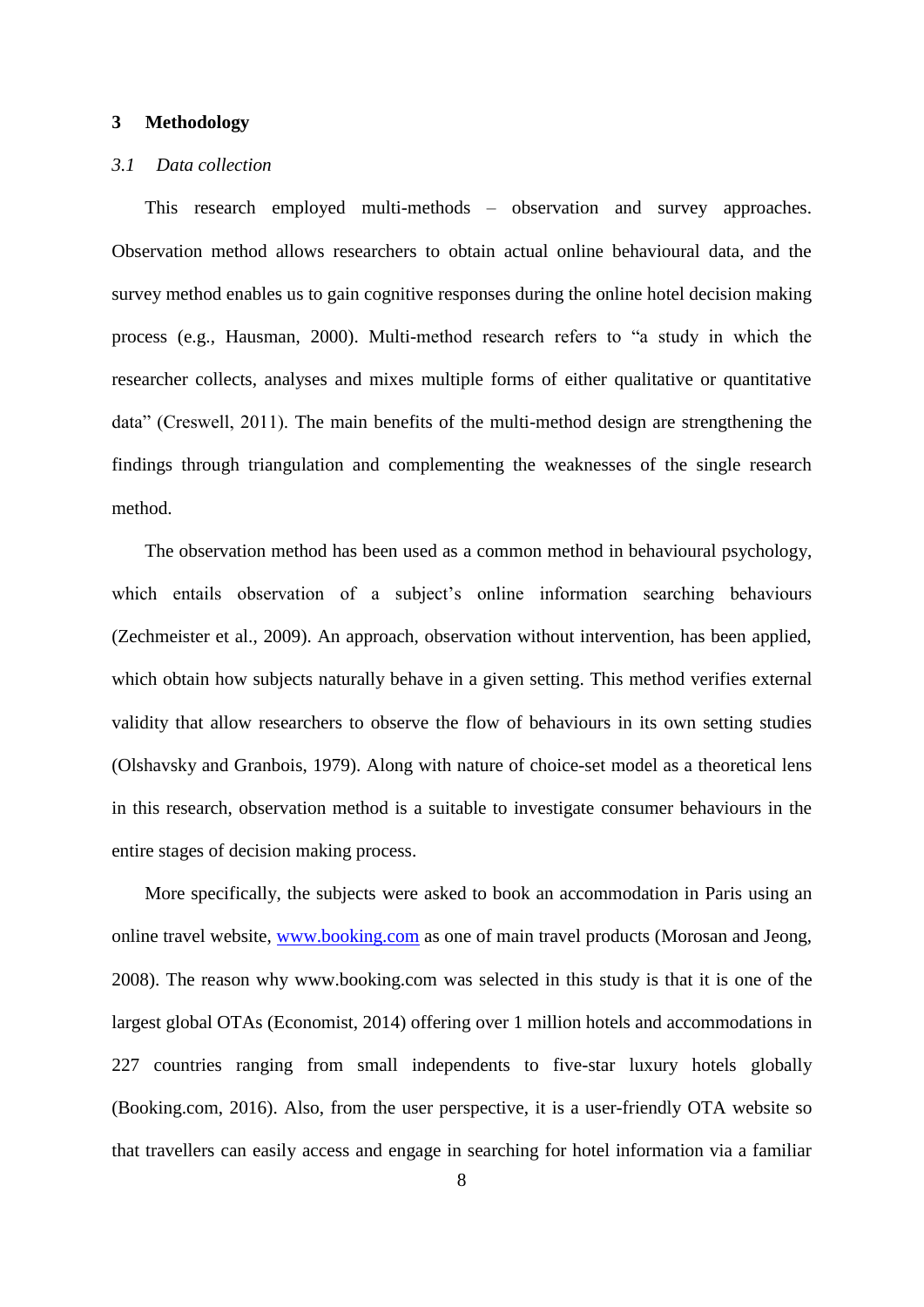technology, and that these advantages lead the company to acquiring the largest market share in Europe (King, 2014).

Paris was selected as a destination in this research because the place has a wide range of properties, which meets the needs of different travellers. According to Paris Tourist Bureau, there are 1,564 approved hotels offering 81,431 rooms in Paris (Paris Tourist Office, 2012) as well as other types of accommodations, such as apartment rentals and bed and breakfast (Convention and Visitors Bureau, 2013). The variety of accommodation implies consumers need to consider huge amount information and alternatives which make it as an ideal test ground to address the purposes of this research.

The subjects were invited from two universities located in South East of England and London through campus-wide flyers, inviting students and staff. As a result, the total number of subjects who participated in the data collection was forty four. A researcher individually contacted each subject and conducted in the places of the respondents' preferences to ensure the setting is convenient for them and similar to their daily lives. Each participant was given a brief introduction about the research objectives with a guideline to complete the entire datacollection procedures so that all the data was collected under a consistent setting. As a first step, the subjects were asked to fill out the survey questions about demographic characteristics, Internet usage, and past travel experiences. Then, each respondent was asked to plan an imaginary week-long holiday during the winter to visit Paris. They were instructed to make a hotel decision for the trip via www.booking.com. All the hotels in their budget ranged from low end to luxury hotels and would be of low occupancy due to the advanced reservation. Meanwhile to maximise the observation accuracy, the screen capturing software (i.e., video-taping), CamStudio, was used to record the entire behavioural processes of the participants.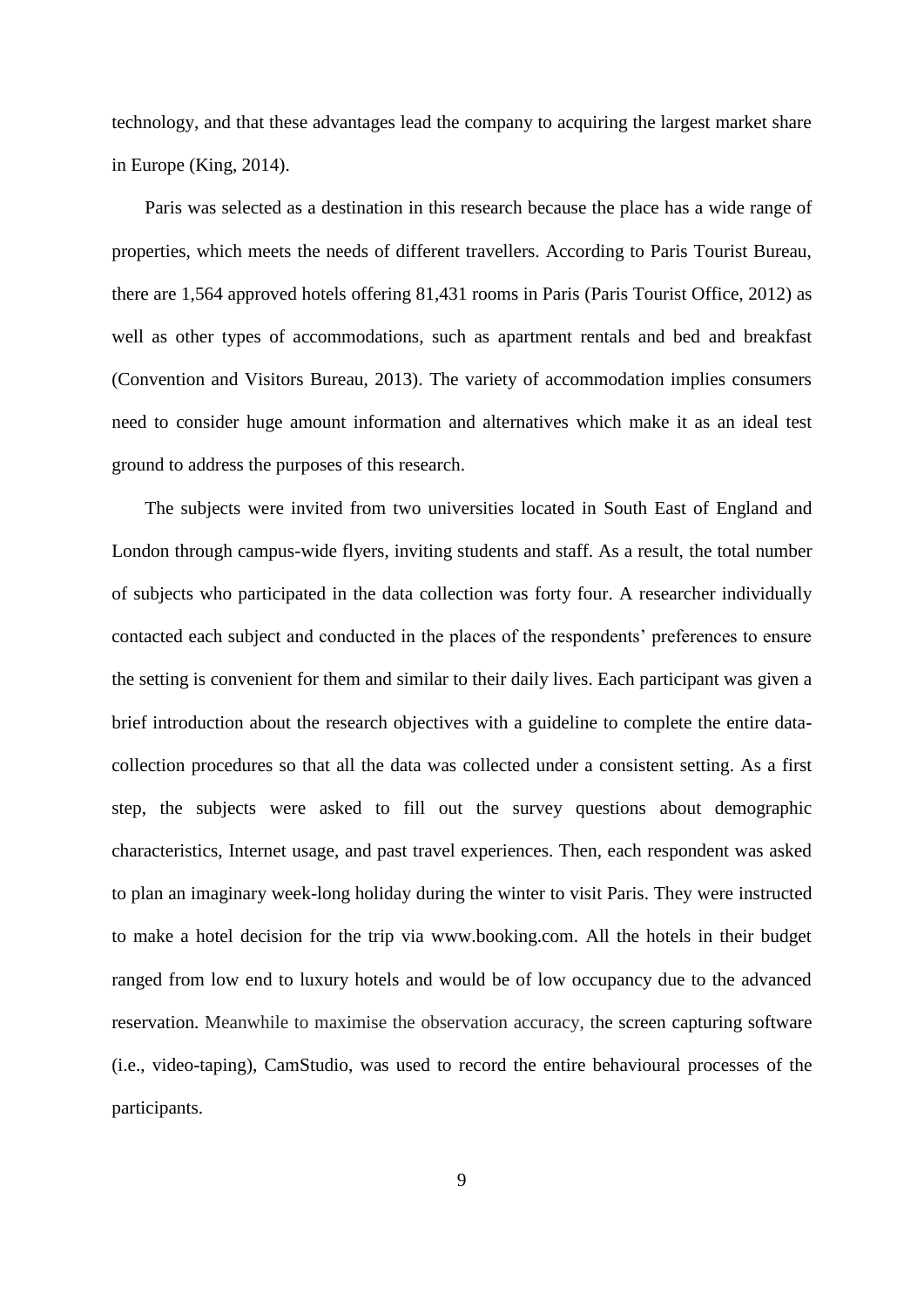During the study, it was critical to discern 'consideration set.' As such, the respondents were instructed to form an initial consideration set (e.g., Crompton and Ankomah, 1993) by adding the hotels, which they were interested in and willing to search more information about, into 'the wish list' on booking.com. Once the respondents compared the hotels included in the 'wish list' and reduced the alternatives into smaller numbers, the remaining hotels were regarded as the 'late consideration set' (or evoked set) following the definition proposed by Crompton (1992). These activities helped researchers notice the consideration sets and investigate online information search behaviours across different stages of choice-set models (Pan and Fesenmaier, 2006). During the duration of the study, a researcher sat in certain distance without any intervention.

In fact, video recording of booking behaviours is sufficient to obtain behavioural data, but somewhat limited in measuring the relative influences of information acquired during the decision-making process. Next, the subjects were requested to fill out a survey to indicate their online experiences right after finishing the given task study. Specifically, the respondents were asked using a five-point Likert scale to indicate the perceived influences of past experience visiting Paris, hotel brand familiarity and loyalty (Gursoy and McCleary, 2004), and all types of the information exposed on booking.com, such as (1) the types of information: hotel description, hotel images, consumer reviews, consumer and hotel ratings, and (2) the contents of information: facility, price, and location of the hotels (Park et al., 2013; Park and Kim, 2010) (see Table 1).

#### [Please insert Table 1 here]

#### *3.2 Data analysis*

A series of data analysis were conducted to assess two forms of data collected from the observation and the survey methods. To analyse data from the observation study, a general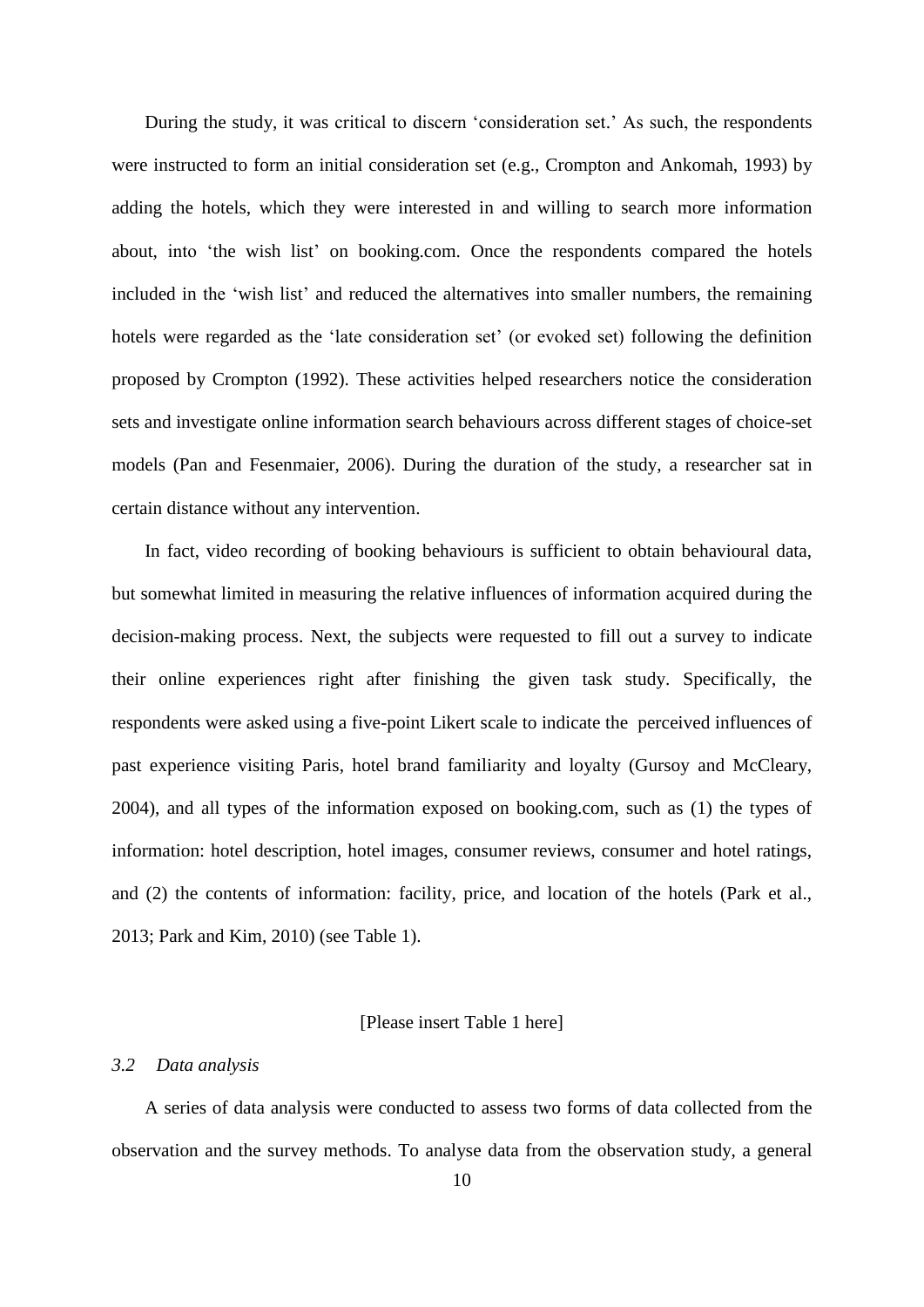decision-making protocol was developed for every subject based upon the video data files, including time spent, behaviours, and description of the behaviours (Hodkinson et al., 2000) (see Table 2).

#### [Please insert Table 2 here]

The protocol approach includes various advantages allowing researchers to gain details of the rules in consumer behaviour. That is, the protocol method is beneficial in developing a model of processes gone through by consumers in making a choice (Bettman, 1977) so as to express decision nets that specify the particular rules to be applied in judging alternatives.

The online decision making graph of each subject was, then, generated from the protocols. The decision-making graph facilitated the researchers to comprehend the structures of online booking behaviours by the types and the orders of external information sources researched by each traveller across the phases of the hierarchical decision-making process. In particular, we focused on three key aspects of online behaviours by analysing the mouseclicks and cursor movements (Berger et al., 2012), and these are: (1) the types of *filter* function to reduce number of alternatives, (2) the types of *sort* functions to arrange the lists of the hotels, and (3) the types and contents of information consumers emphasised. The mousecursor movements infer the user's intent on the websites and can be used to evaluate interface design, since in over 75 % of chances, a mouse saccade move to a meaningful region and the eye gaze is very close to the mouse cursor (Chen et al., 2001).

Two researchers performed separate coding of the same video clips independently, which was followed by cross-comparisons so as to ensure inter-coder reliability of the outcomes. Then, the researchers independently attempted to identify typologies of the online decisionmaking process whereby the subjects who showed similar patterns of choice-set behaviours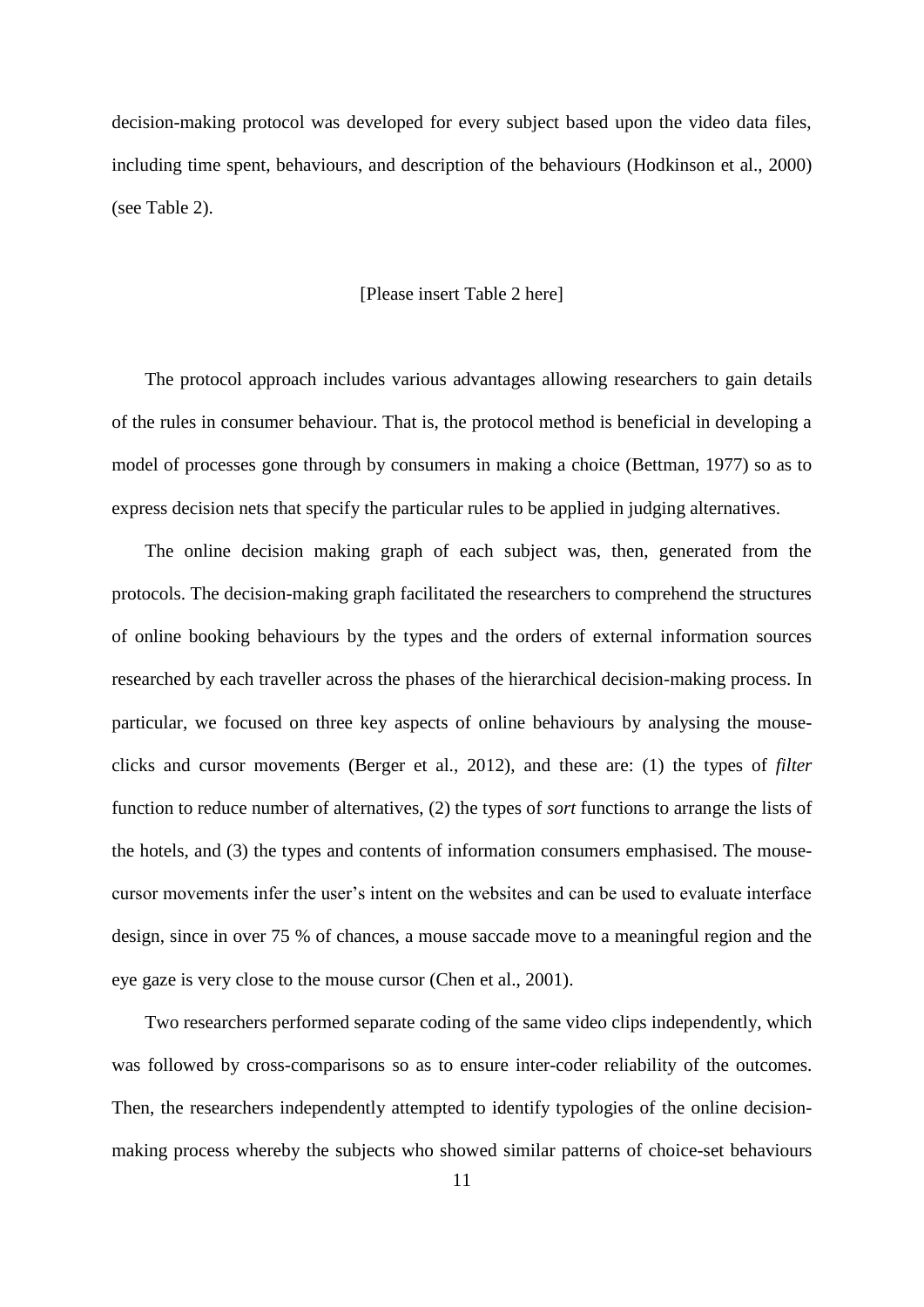were classified, and the attributes taken into account in forming each stage of the process were illuminated. As a final step of the analysis, the researchers repeated the above in order to recognise the subjects' inclusive decision-making styles, and the types and contents of information the subjects considered. In addition to understanding the actual behaviours, data obtained from questionnaires were analysed to identify the extent to which internal and external information sources have influences on forming the sequential stages of online booking behaviours.

#### **4 Results**

#### *4.1 Respondent profile*

56 % of subjects were female, and the average age was 30.35 with 10.46 of standard deviation. The respondents in the current study were highly educated: 27.3% with undergraduate and 72.7% with postgraduate level degrees. Approximately half of the subjects have stayed in hotels located in Paris. In terms of online booking experience, the participants indicated moderate levels of online experiences.

# *4.2 Categorisation of online hotel decision-making patterns*

The results of this study revealed three different patterns of the online hotel decisionmaking process, naming arbitrary decision makers (Group 1), standard decision makers (Group 2), and comprehensive decision makers (Group 3). More specifically, 8 respondents (18%) were categorised as arbitrary decision makers who directly reached the final decision from the total available set (see Figure 1). About 66% of the respondents were classified as standard decision makers that went through the total and consideration set to reach the final hotel decision (see Figure 2). The last group comprised 16% of participants (7), who appeared to use a more sophisticated process in decision making (by using initial and later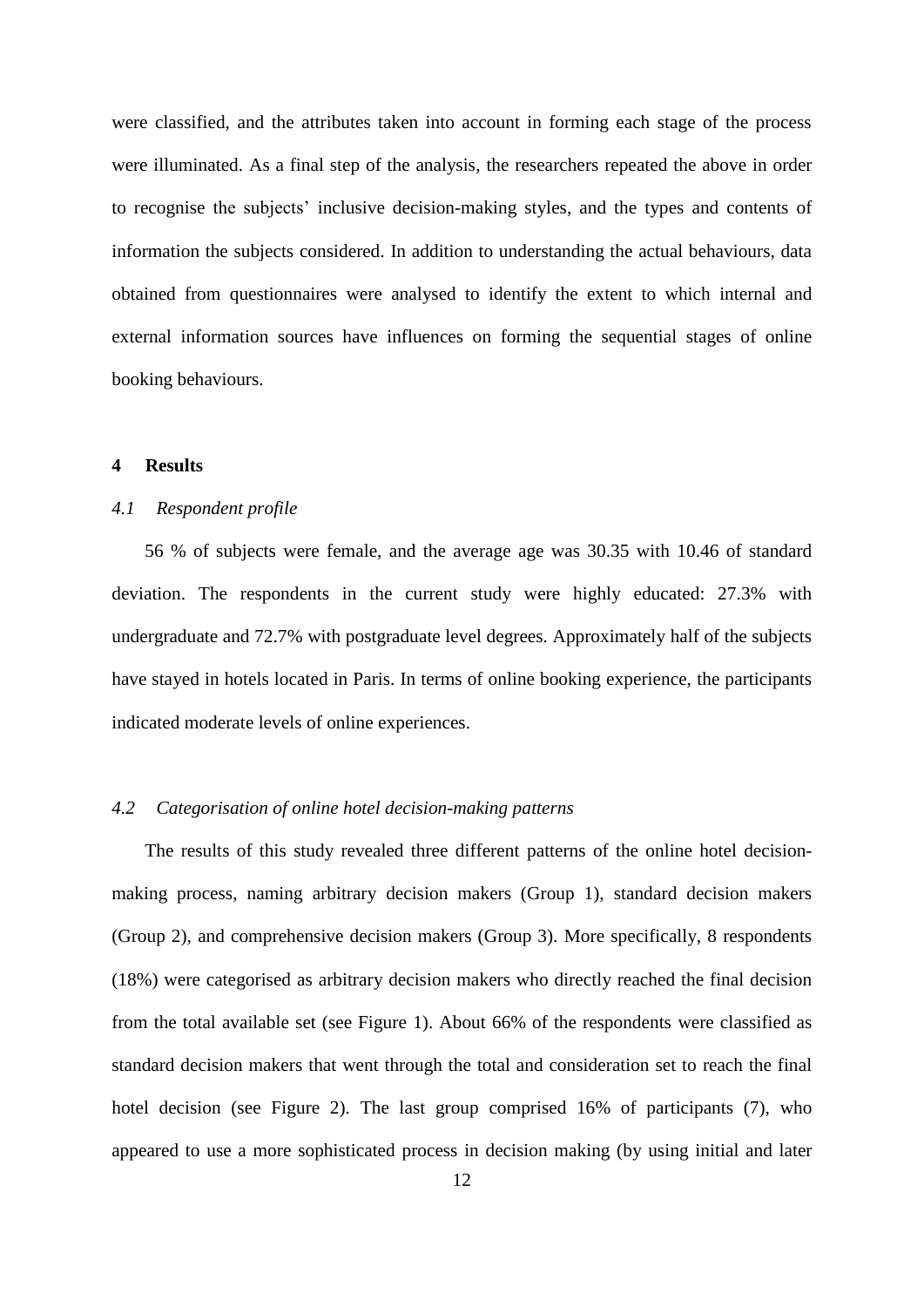consideration sets), were classified as comprehensive decision makers (see Figure 3). That is, usage of 'wish list' function reflecting the formation of consideration sets on the choice-set model was considered to discern the travellers between arbitrary and standard decision makers. Among those who used the 'wish list' function, the subjects repeatedly accessing 'wish list' for the multiple formation of consideration sets were regarded as comprehensive decision makers. To test the objectivity, reproducibility, and reliability of the quantification of online purchasing classifications, an inter-coder reliability was performed. The result was 0.82 using the online software ReCal, which is over cut-off points (Krippendorff, 1980).

Given the classification of online travel decision-making behaviours, individual factors such as demographic, prior knowledge, the Internet usage, and online booking experiences were compared to understand the different natures of those online travel groups classified (see Table II). The travellers in Group 1 (the arbitrary decision maker) likely to be male and younger with lower annual incomes than ones in Group 2 (the standard decision maker) and Group 3 (the comprehensive decision maker). The arbitrary decision makers were likely to possess higher levels of knowledge about the travel destination and online booking experiences than the standard decision makers and the comprehensive decision makers in the same lines with Park and Stoel (2005). In regard to the length of time spent in the online booking process, as expected, the comprehensive decision makers spent more time (17 minutes on average) than the standard decision makers (8 minutes 37 seconds on average) and the arbitrary decision makers (4 minutes and 54 seconds on average). These findings imply that the different patterns of online booking behaviours across the groups reflect the individual differences in demographics as well as the personal knowledge and online channel experiences that are consistent argument with previous tourism studies (e.g., Park et al., 2011) (see Table 3).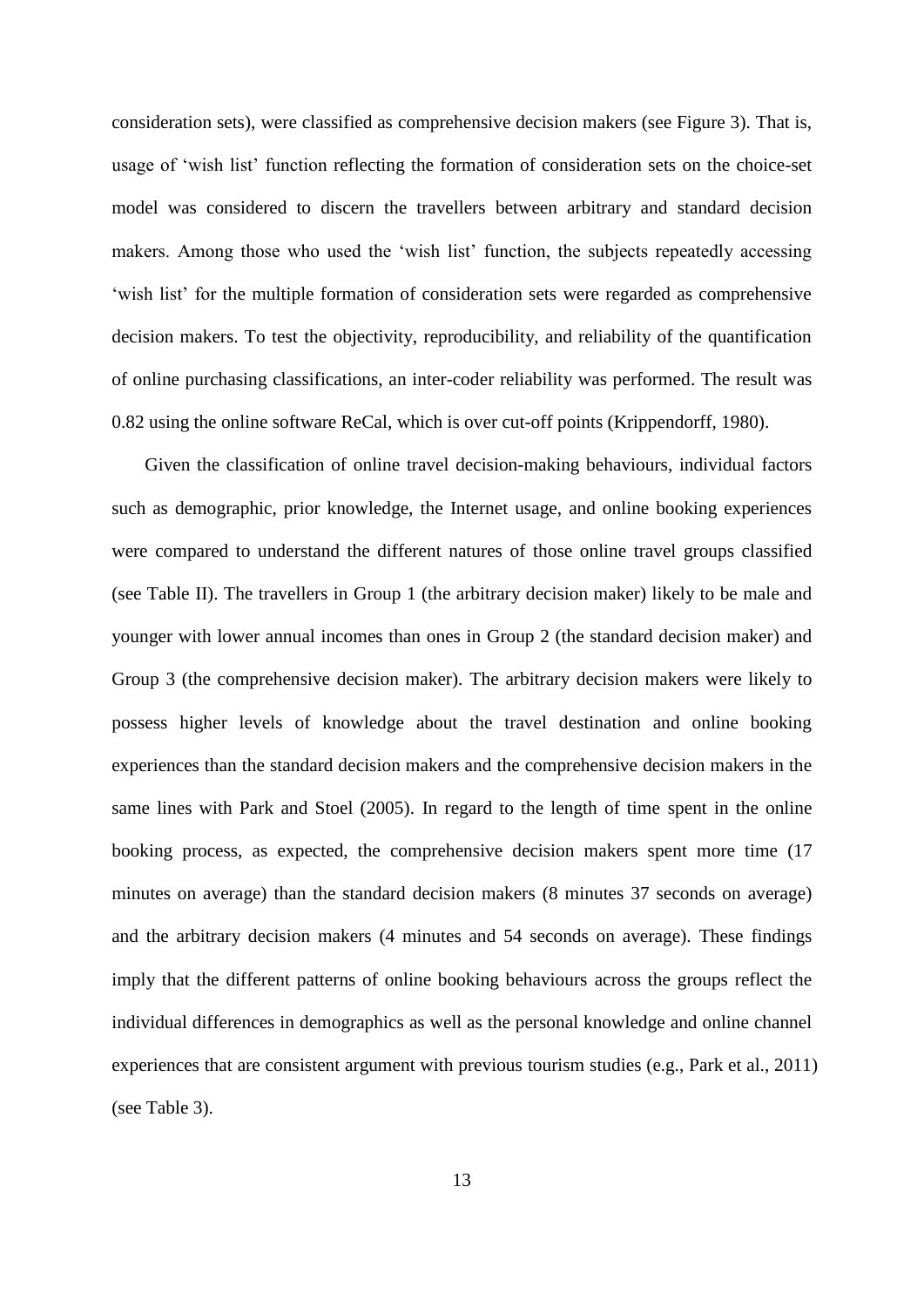#### *4.3 Understanding online hotel booking behaviours*

#### Arbitrary decision makers (Group 1)

The analyses of the navigation graphs of 8 participants suggested that all the travellers in this group used either a 'sort' or 'filter' function to reduce the number of hotel choices to consider. In terms of the sort function, the travellers sorted the hotels using mostly the 'recommendations,' which was given by the online travel agency (38%). For the usage of the filter function, 75% of respondents used 'price,' followed by review scores (25%), location, hotel type, and star rating (13%) as a criterion. This suggests that online travellers, who belong to the cohort of arbitrary decision makers, were concerned largely about prices of travel products during their decision making. It was also in line with the findings from the analysis of mouse movements. When the participants searched for hotel information in details, the majority of them paid significant attention to price information (88.0%). Also, consistent to the notion of a heuristic decision maker, they were more likely to focus on hotel images (i.e., heuristic cue) (88.0%) than textual types of information (i.e., rational cue) (38.0%) (see Figure 1).

#### [Please insert Figure 1 here]

The results of the survey analysis reveal the extent to which individual factors (i.e., past experience in staying in the hotel, brand familiarity, and loyalty) and information on the websites (i.e., the type and content of information) influence the online decision process. Personal characteristics such as past experiences, brand familiarity and loyalty did not seem to be important as much as information-related factors: for instance, consumer reviews,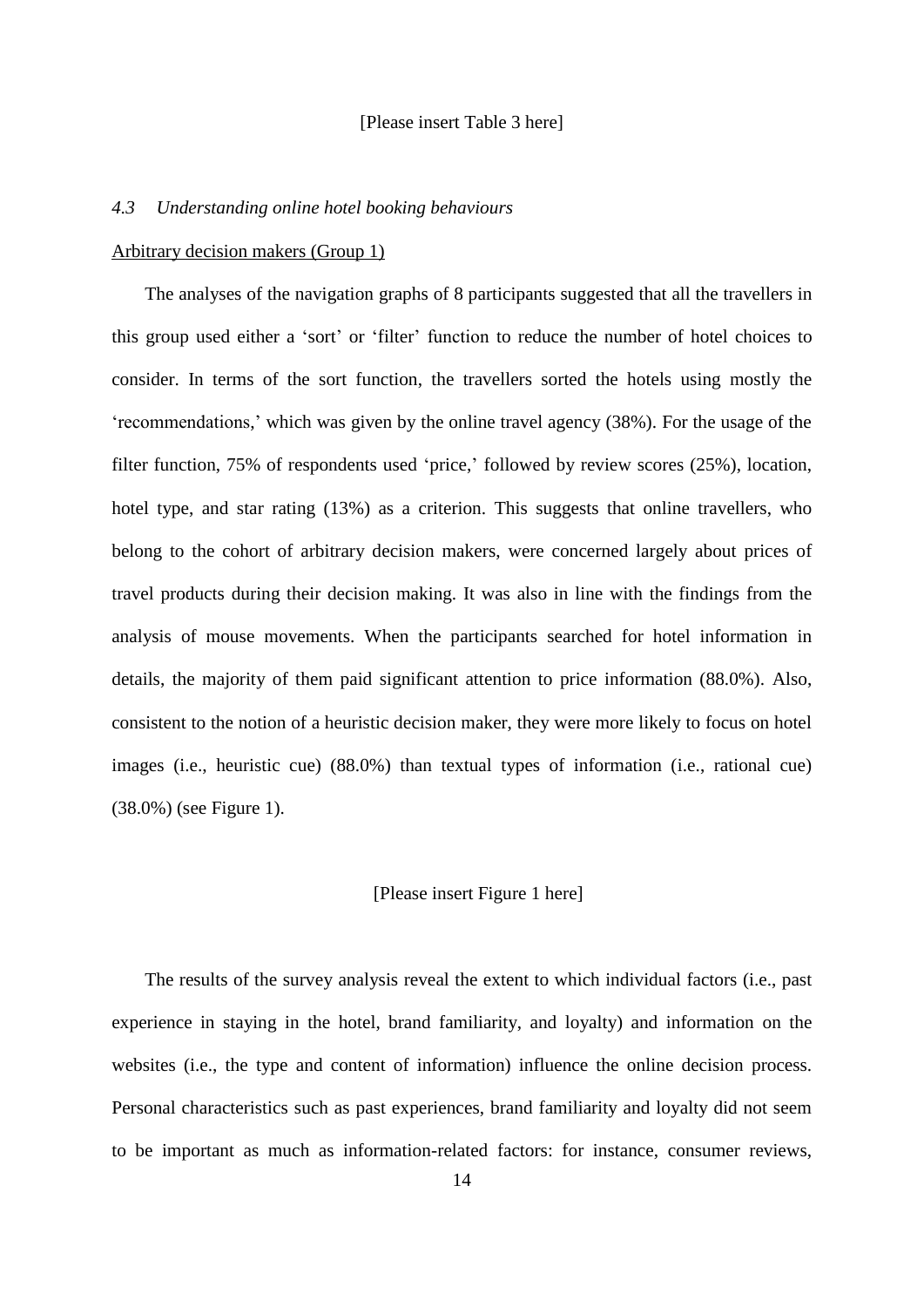review scores, and hotel images. Consistent with the findings of the observation method, the online travellers responded that information content about room rates was more influential than hotel location to make the final decision.

#### Standard decision makers (Group 2)

The online booking process for standard decision makers consisted of two different stages: (1) from total set to consideration set (i.e., Stage 1a) and (2) from consideration set to final decision (Stage 2a) (see Figure 2). The results showed that all the 29 respondents used either sort or filter functions to initially dispose the hotels by their preferences. During the process of forming a consideration set, the majority of the standard decision makers (86%) used the filter function by price, which was similar to the arbitrary decision makers. However, the travellers did not actively exploit sort functions: for example, only around 38% of people sorted the hotel by the consumer review scores. When it comes to investigating specific content and type of information concerned, the standard decision makers were more involved in information about price (69%) and hotel images (79%) than hotel location (28%) and hotel descriptions (34%) when forming the consideration set.

Given the establishment of a consideration set (i.e., hotels included in a 'wish list'), the information search process to make a final decision was analysed. Online travellers were likely to search for additional information by comparing specific attributes relevant to the hotels rather than using other sorting and filtering functions. Similar with the formation of a consideration set, the subjects paid considerable attention to hotel price (62%) and visual types of information (62%).

[Please insert Figure 2 here]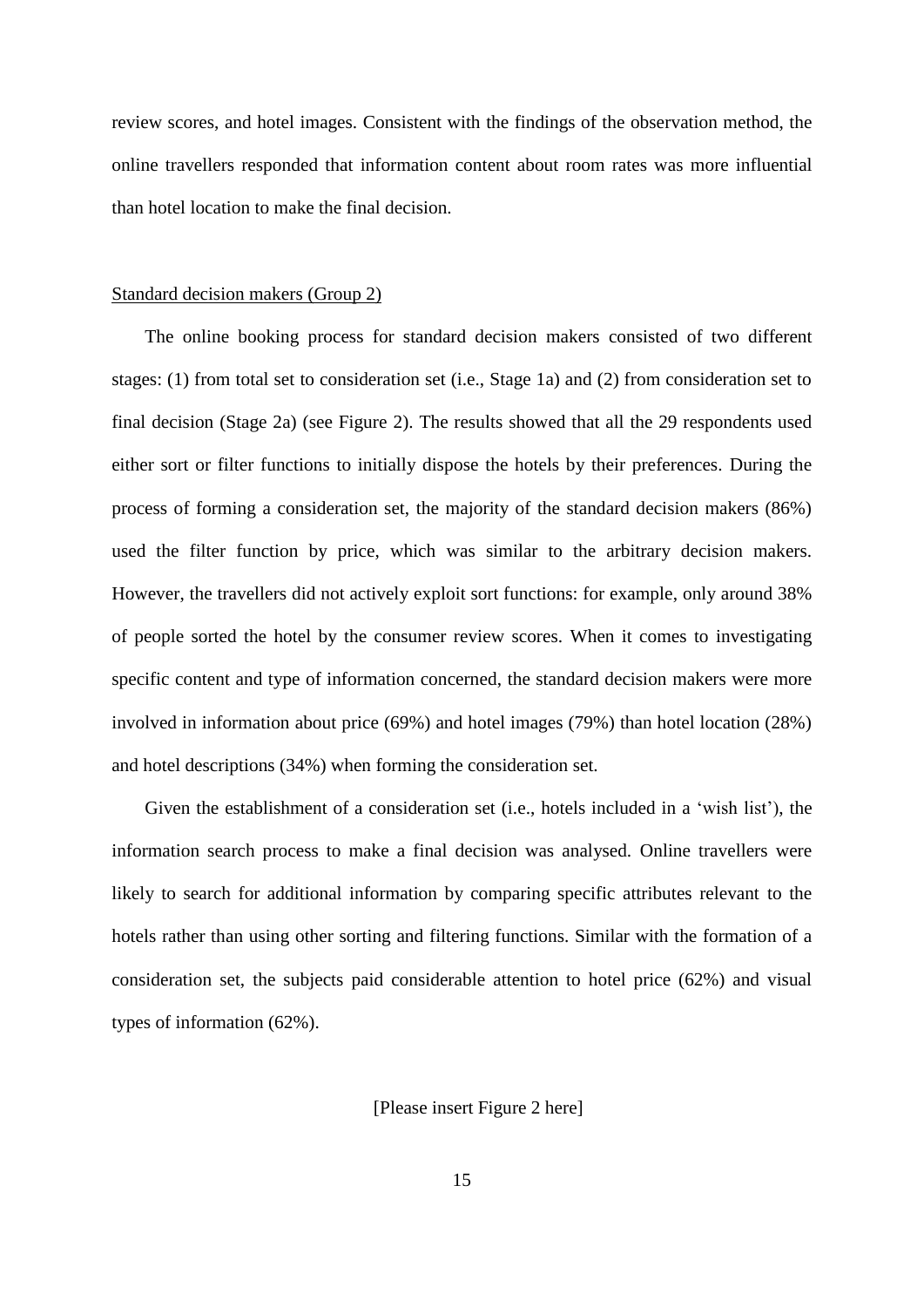While the individual factors, such as past experience, brand familiarity, and loyalty, were not notably important when deciding hotels online (on average below 3.0), the elements related to information acquired from the online travel agency were essential in passing through stages of the choice-set model. In terms of the types of information, consumer reviews scores were perceived as the most important source, followed by hotel images and descriptive (textual) information about hotels in Stage 1a.

On the other hand, the information search behaviours in Stage 2a showed the different patterns with ones shown in Stage 1a. For example, while the consumer star ratings were perceived as a key factor in forming a consideration set (Stage 1a), the information became the second least important in the process of making a final decision. In the same vein, the consumer reviews placed one of the least important factors in developing a consideration set, whereas it was regarded as the most influential factor at the phase of making a final choice. With regard to information contents, the travellers indicated that hotel location was more important than room price in Stage 1a, but in Stage 2a, room price was more important than hotel location.

# Comprehensive decision makers (Group 3)

Interestingly, the comprehensive decision makers showed quite different information search behaviours with the standard decision makers in forming consideration sets (i.e., initial and late sets) (see Figure 3). Specifically, when developing the initial consideration sets, the travellers in the group of comprehensive decision makers actively used sorting tools using categories such as 'review scores' (86%) and 'recommendations' by the online agency (14%), while it was not common in other decision making types. Besides, over 85% of the travellers disposed the lists of hotels based upon facilities (mainly the existence of Wifi), which was not observed in other two groups. This finding implies that the comprehensive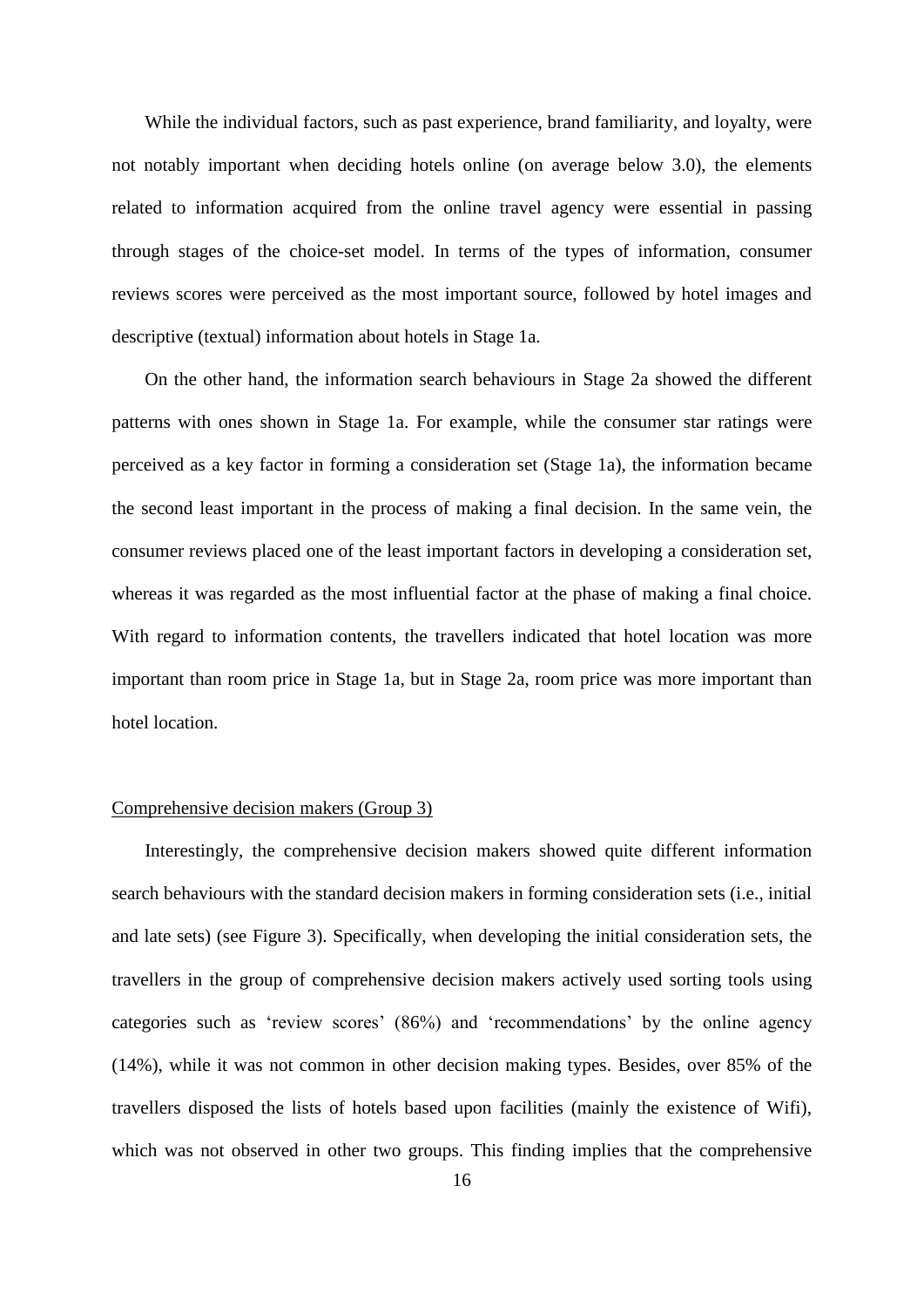decision makers were more likely to deliberate the types of services on offer, whereas other types of decision makers were largely concerned with room prices.

It is revealed that most comprehensive decision makers checked information about both price and location in forming initial (Stage 1b) and late consideration (Stage 2b) sets (see Figure 2). Interestingly, however, when it comes to a final choice, the travellers showed different decision-making behaviours. About 71% of them considered 'consumer reviews' to make a final hotel decision (Stage 3b) while it was the least concerned in Stage 1b and 2b.

#### [Please insert Figure 3 here]

The survey results show that as Um and Crompton (1992) suggested, while individual factors were somewhat notable in organising the consideration set, these factors were not substantially important when deciding a final choice. All the comprehensive decision makers indicated 'review ratings' as the most important factor in Stage 1b and 2b, followed by 'hotel images' and 'descriptive information about hotels'. As expected, the different pattern of information search used to make a final choice was identified: for example, consumer reviews were recognised as the most influential source, which was the least important factor in the formation of a consideration set. In terms of information contents, the comprehensive decision makers perceived that hotel location is more important than room price in both constructing a consideration set and selecting the final choice.

#### **5 Discussion and conclusion**

OTAs play a critical role in distribution of travel products by building an effective link between service providers and consumers (Pan et al., 2011). It enables travellers to search information, share their experiences, and purchase travel products via the uniformed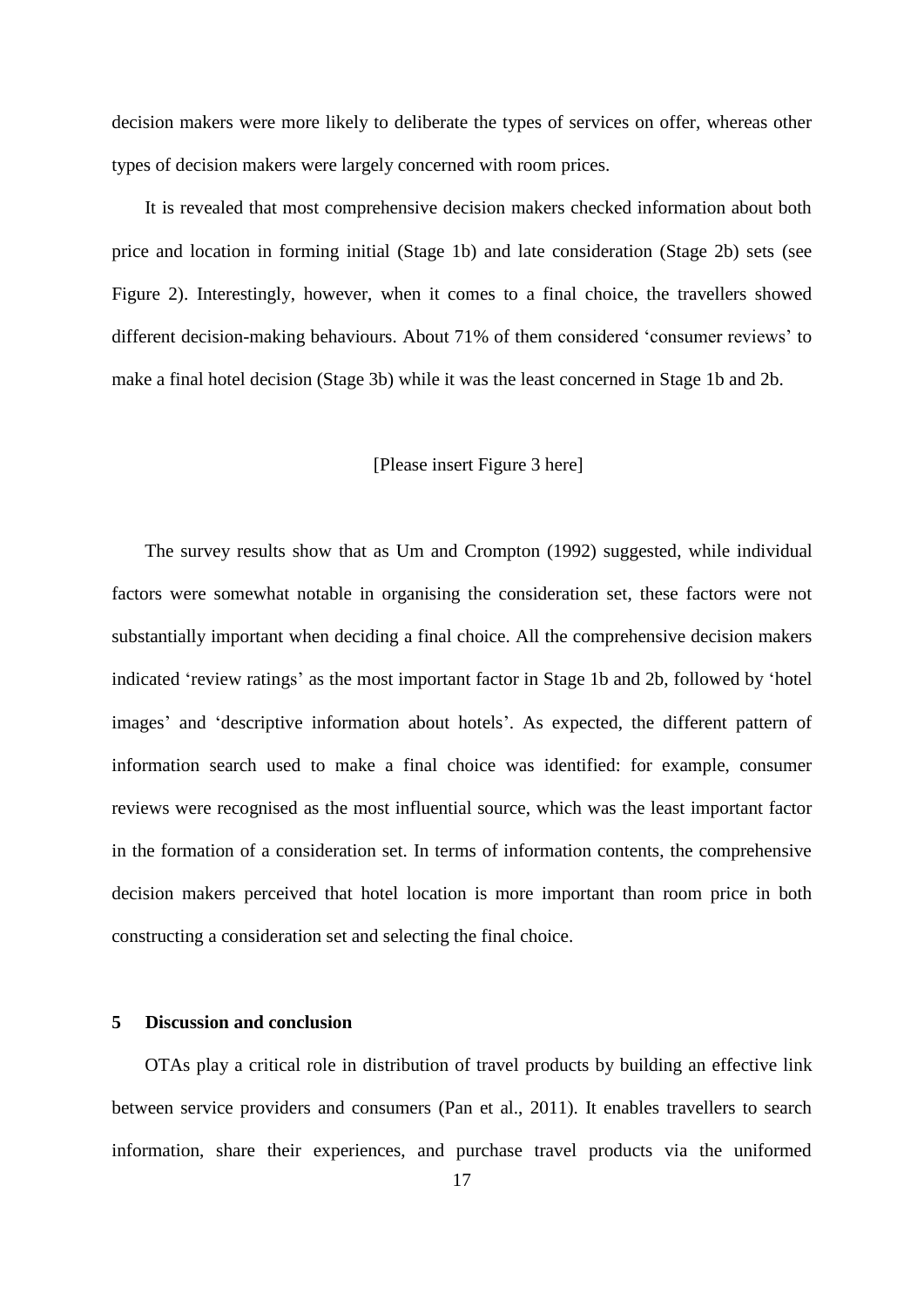platform. For travel service providers, OTAs facilitate for them the ability to reach potential customers around the globe at an unprecedented scale. As a result, OTA becomes one of the most dominant intermediaries in the tourism market. While past research has significantly enhanced an understanding of online hotel purchasing behaviours, most of these studies assessed behavioural intentions relying on a static approach (Chiang and Jang, 2006). In order to address this gap, this research observed actual decision-making behaviours of travellers in an entire process, allowing for elucidate their dynamics in online hotel booking behaviours in regard to choice-set model as an underlying theory. Also, the pre- and postsurvey methods allowed to understand cognitive behaviours by identifying the influential factors on each stage of the sequential decision process.

To our knowledge, it is the first empirical research that employed a behavioural theory as well as used multi-methods to shed light on aspects of behaviours and perceptions in online hotel booking process. Therefore, this study helps to advance the understanding on how consumers make hotel purchasing decisions online with providing several theoretical contributions.

First, this research identified three distinctive patterns of online hotel-decision process by looking into Internet information search behaviours, and those are: 1) arbitrary, 2) standard, and 3) comprehensive decision makers. Our findings also suggested that consumers from different groups exhibited different demographics, Internet experiences, and levels of prior knowledge of the destination. This results broadly place in line with the previous hospitality research (e.g., Amaro and Duarte, 2010; Park et al., 2011), suggesting that the way a traveller behaves online reflects the different natures of traveller characteristics.

Second, our results suggested that the factors affecting formation of each stage of the online decision process were heterogeneous. For example, using filter function of price, facility, and location was commonly observed among the travellers during the process of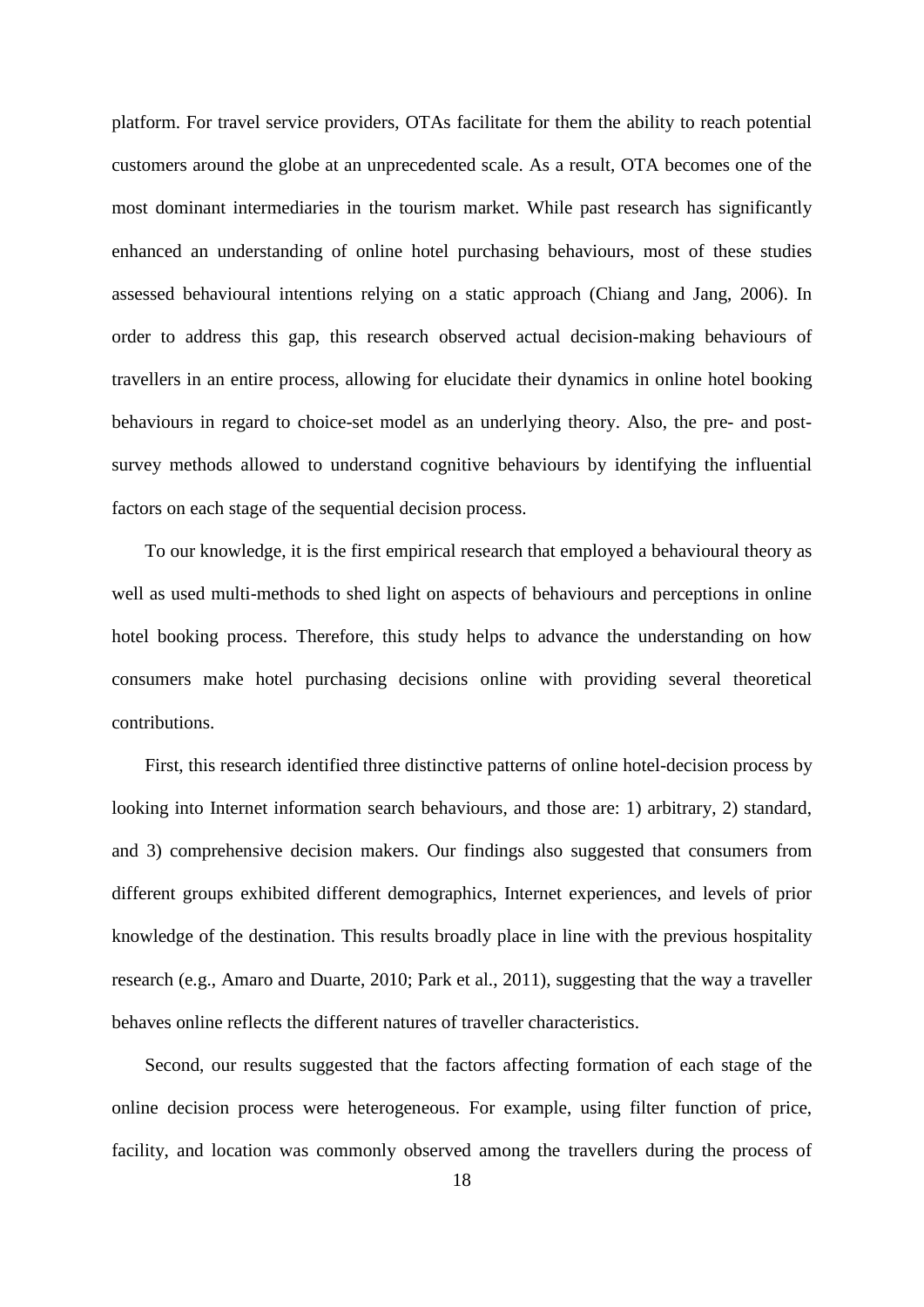forming consideration set(s). When it comes to final decision making, price- and locationrelated information were the most sought after for all groups of travellers. These findings are in line with the concept of the adaptive decision maker suggested by Payne et al., (1993), that is, people apply comprehensive decision-making strategy when the size of alternative set (referring to consideration set) is enough for them to estimate by the decision maker's information processing capacity (Einhorn and Hogarth, 1981). Interestingly, the information search and acquisition behaviours also varied across different stages of the choice-set model. For example, review score and hotel images were the most sought after type of information by all travellers during the process of consideration set(s) formation. However, for final decision making, the information need varied across the different types of travellers. These findings address the dynamics of online travel decision making behaviours.

Another important finding is that the internal information sources (e.g., past experience, knowledge, or brand loyalty) did not seem to be important as much as information-related (external) factors. Peterson and Merino (2003) suggested that as intelligent agents become more sophisticated and their use increases, the importance of brand-level information (or brand knowledge) is likely to decline.

With regard to practical implications, these findings can be important for OTAs in the following ways. As Chaing and Jang (2006) suggested, a deeper insight into travel product choice from online dynamics is greatly important and useful to service providers, particularly for OTAs. For example, OTAs could provide a tailor-made approach in the development of interface design for different types of travellers. For arbitrary decision-maker types (could be identified by demographics provided), streamlined online interfaces could be made to suit their fast-paced decision making nature, while more tools, such as a wish-list or comparison feature, could be provided or made to appear more prominent on online interfaces to comprehensive decision makers, to aid them to form their consideration sets more efficiently.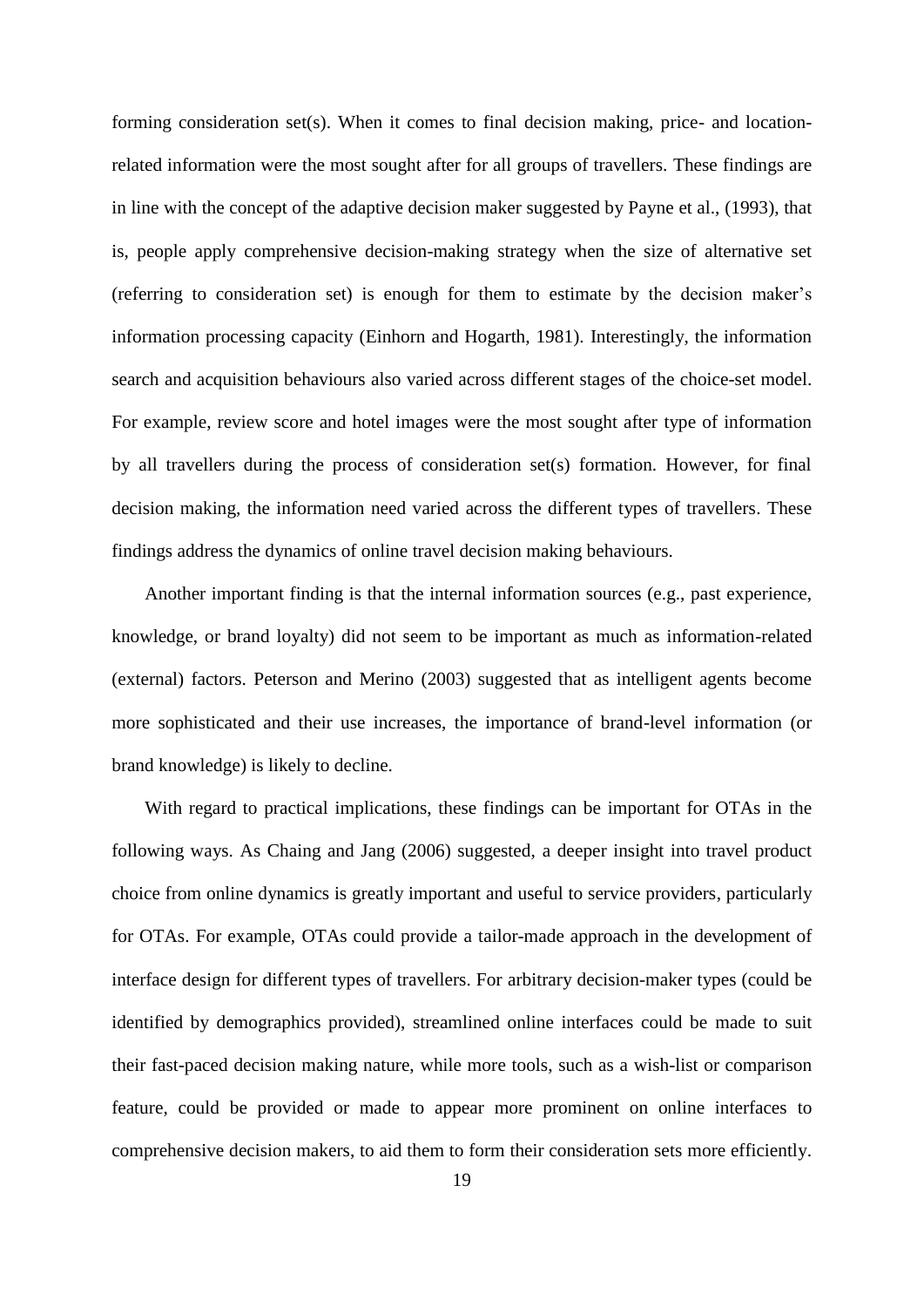Also, our findings would enable OTAs to provide better and more targeted information to their customers. For example, OTAs could make review-related information more prominent in interfaces to comprehensive decision-maker types and in certain phases of the decision process, in order to aid their decision making. As a result, the typology this study proposed could be used for online tourism managers when executing a customized marketing strategy by understanding the heterogeneous information needs.

This study makes an important contribution but does have some limitations that future study could be addressed in further studies. Using observation study explicating actual behaviours rather than intention is one of the unique merits of this study, however, it does pose some drawbacks. The issue is that the subjects of this research are either students or staffs working for higher education institutions. Future research extending the scope as well as the size of the sample is recommended, so as to enhance the generalizability of the findings.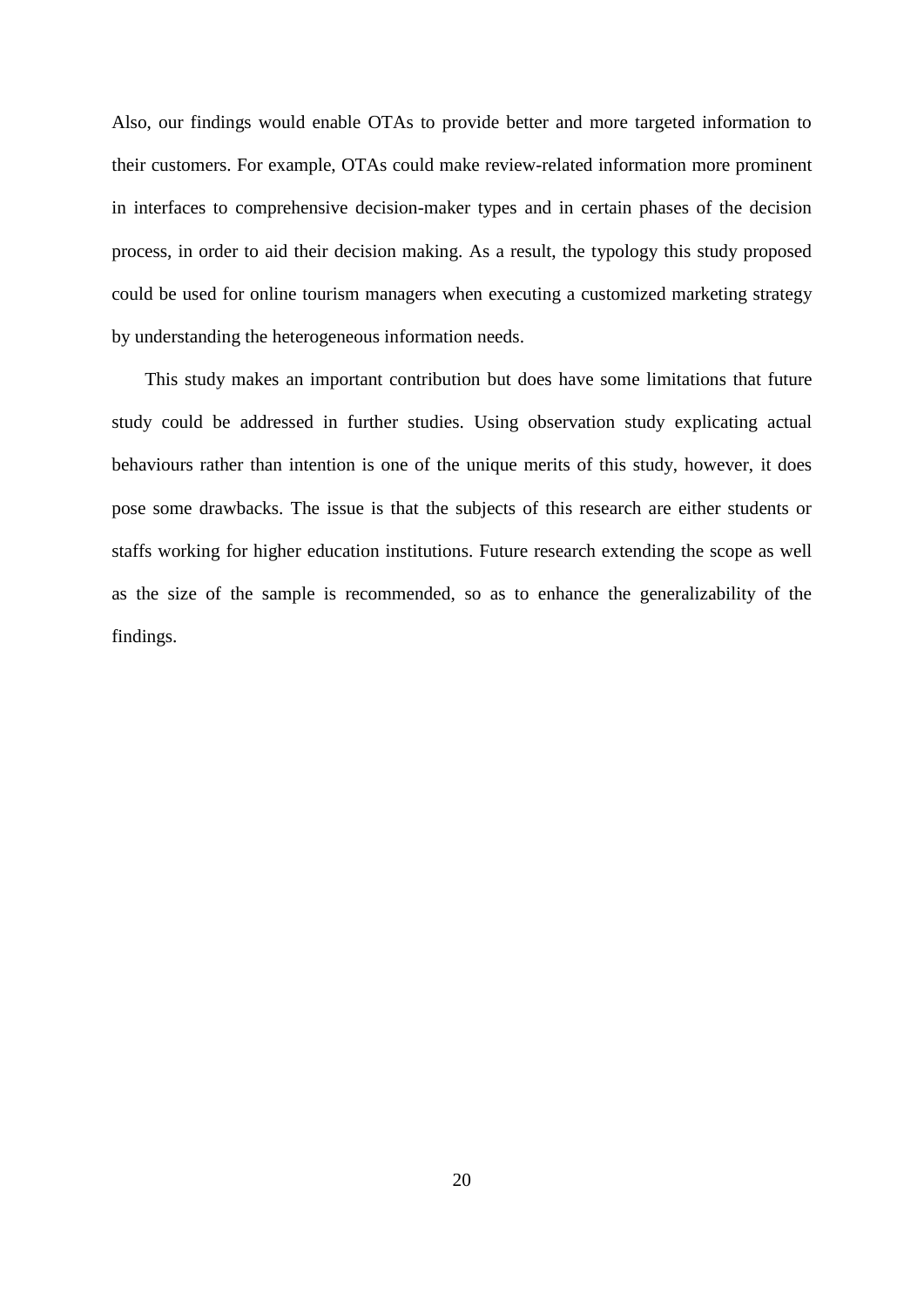#### **Reference**

- Amaro S and Duarte P (2013) Online travel purchasing: A literature review. *Journal of Travel and Tourism Marketing* 30(8): 755–785.
- Baloglu S and McCleary KW (1999) A model of destination image formation. *Annals of Tourism Research* 26(4): 868-897.
- Bettman J R (1977) Data Collection and Analysis Aroaches For Studying Consumer Information Processing in NA - Advances in Consumer Research ume 04 eds William D Perreault Jr Atlanta GA : Association for Consumer Research 342-348.
- Berger S Wagner U and Schwand C (2012) Assessing advertising effectiveness: The potential of goal-directed behaviour. *Psychology and Marketing* 29(6): 411–421.
- Booking.com (2016) Media Release One Million Properties [https://newsbookingcom/one](https://news.booking.com/one-)million-properties/ - 05August2016
- Chen M-C Anderson JR and Sohn M-H (2001) What can a mouse cursor tell us more? Correlation of eye/mouse movements on web browsing *In Proceedings of the Conference on Human Factors in Computing Systems*
- Chiang CF and Jang SS (2007) The effects of perceived price and brand image on value and purchase intention: Leisure travelers' attitudes toward online hotel booking. *Journal of Hospitality and Leisure Marketing* 15(3): 49-69.
- Childers TL and Houston M J (1984) Conditions for a picture-superiority effect on consumer memory. *Journal of Consumer Research* 11(2): 643-654.
- Convention and Visitors Bureau (2013) ParisInfo [http://enparisinfocom/](http://en.parisinfo.com/) 14 July 2013
- Creswell, JW. (2011) Controversies in mixed methods research. *The Sage handbook of qualitative research 4*: 269-284.
- Crompton J (1992) Structure of vacation destination choice sets. *Annals of Tourism Research* 19(3): 420-434.
- Crompton JL and Ankomah PK (1993) Choice set propositions in destination decisions. *Annals of Tourism Research* 20(3): 461–476.
- Decrop A and Snelders D (2005) A grounded typology of vacation decision-making. *Tourism Management* 26(2): 121-132.
- Dhar R and Wertenbroch K (2000) Consumer choice between hedonic and utilitarian goods. *Journal of Marketing Research* 37(1): 60-71.
- Dolnicar S and Otter T (2003) Which Hotel Attributes Matter? *A Review of Previous and a Framework for Future Research* in Griffin T and Harris R (eds) Proceedings of the 9th APTA University of Technology Sydney 1 176-188.
- Einhorn HJ and Hogarth RM (1981) Behavioral decision theory: Processes of judgment and Choice. *Journal of Accounting Research* 19(1): 1-31.
- Gursoy D and McCleary KW (2004) An integrative model of tourists' information search behaviour. *Annals of Tourism Research* 31(2): 353–373.
- Hausman A (2000) A multi-method investigation of consumer motivations in impulse buying behaviour. *Journal of Consumer Marketing* 17(5): 403-419.
- Hung K and Petrick JF (2012) Testing the effects of congruity travel constraints and self-efficacy on travel intentions: An alternative decision-making model. *Tourism Management* 33(4): 855-867.
- Hodkinson C Kiel G and McColl-Kennedy J (2000) Consumer Web Search Behaviour: Diagrammatic Illustration of Wayfinding on the Web. *International Journal of Human Computer Studies* 52(5): 805–830.
- Jansen BJ and Schuster S (2011) Bidding on the buying funnel for sponsored search and keyword advertising. *Journal of Electronic Commerce Research* 12(1): 1-18.
- Jones P and Chen MM (2011) Factors determining hotel selection: Online behaviour by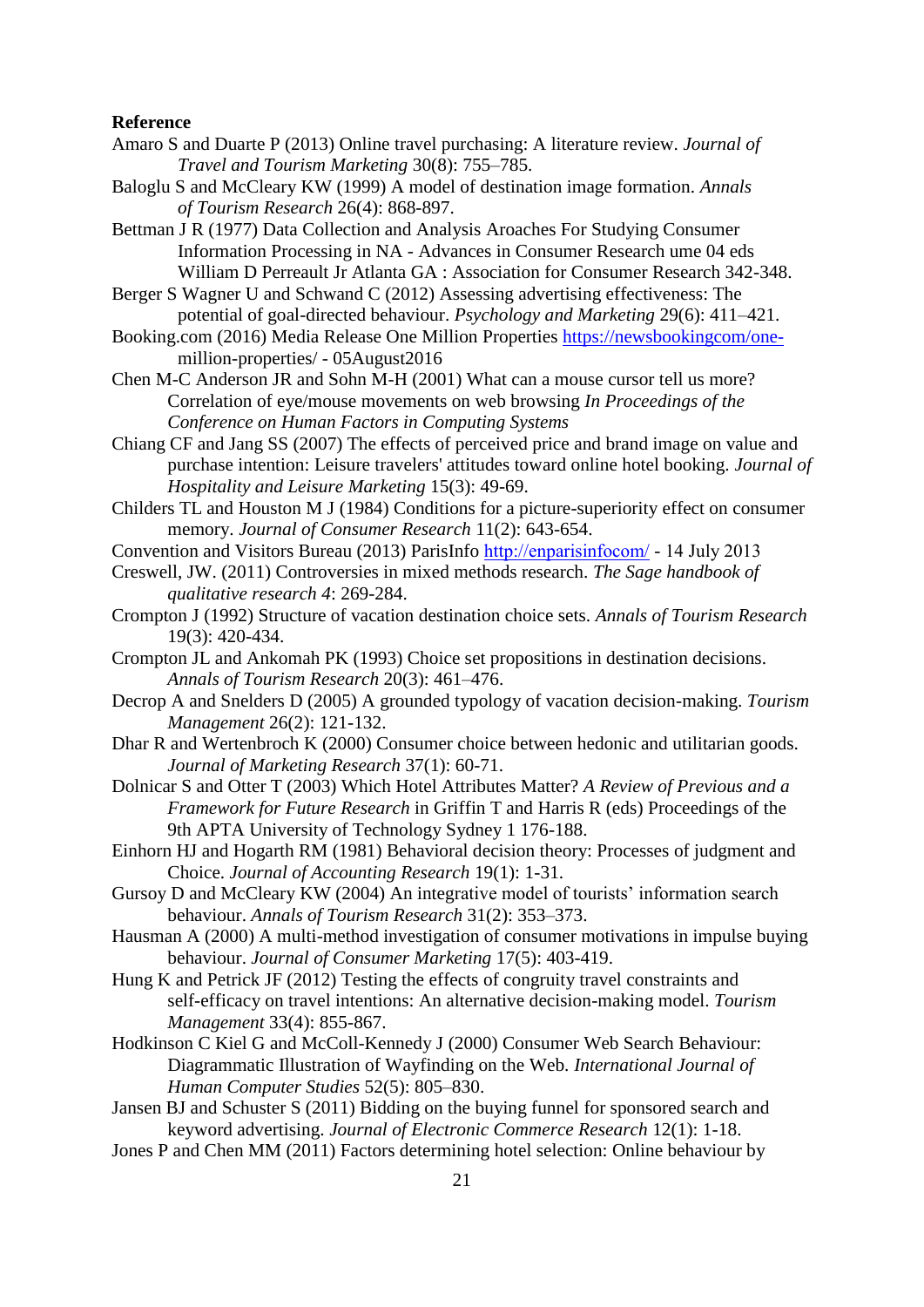leisure travellers. *Tourism and Hospitality Research* 11(1): 83-95.

- Kim LH Kim DJ and Leong JK (2005) The effect of perceived risk on purchase intention in purchasing airline tickets online. *Journal of Hospitality and Leisure Marketing* 13(2): 33-53.
- Kim WG and Kim DJ (2004) Factors affecting online hotel reservation intention between online and non-online customers. *International Journal of Hospitality Management* 23(4): 381-395.
- King D (2014) PhoCusWright: Online travel spending on the rise in Europe available at: *TravelWeekly* [http://wwwtravelweeklycom/Europe-Travel/Online-travel-spending](http://www.travelweekly.com/Europe-Travel/Online-travel-spending-on-the-rise-in-Europe/)[on-the-rise-in-Europe/](http://www.travelweekly.com/Europe-Travel/Online-travel-spending-on-the-rise-in-Europe/) (10 December 2016)
- Krippendorff K (1980) Content Analysis: An introduction to its Methodology Sage Publications Beverly Hill.
- Law R (2009) Disintermediation of hotel reservations: The perception of different groups of online buyers in Hong Kong. *International Journal of Hospitality Management* 21(6-7): 766-772.
- Lee G and Tussyadiah I (2010) Textual and visual information in eWOM: A gap between preferences in information search and diffusion. *Journal of Information of Technology and Tourism* 12(4): 351-361.
- Lehto XY Kim D-Y and Morrison AM (2006) The effect of prior destination experience on online information search behaviour. *Tourism and Hospitality Research* 6(2): 160– 178.
- Lin LY and Chen CS (2006) The influence of the country-of-origin image product knowledge and product involvement on consumer purchase decisions: an empirical study of insurance and catering services in Taiwan. *Journal of Consumer Marketing* 23(5): 248-265.
- Llach J Marimon F del Mar Alonso-Almeida M and Bernardo M (2013) Determinants of online booking loyalties for the purchasing of airline tickets. *Tourism Management* 35: 23-31.
- Lockyer T (2005) Understanding the dynamics of the hotel accommodation purchase Decision. *International Journal of contemporary hospitality management* 17(6): 481- 492.
- Mano H and Oliver RL (1993) Assessing the Dimensionality and Structure of the consumption Experience: Evaluation Feeling and Satisfaction. *Journal of Consumer Research* 20(3): 451-466.
- Mansfeld Y (1992) From motivation to actual travel. *Annals of Tourism Research*  19(3): 399-419.
- March R and Woodside AG (2005) Testing theory of planned versus realized tourism behaviour. *Annals of Tourism Research* 32(4): 905-924.
- Morosan C and Jeong M (2008) Users' perceptions of two types of hotel reservation web sites. *International Journal of Hospitality Management* 27(2): 284-292.
- Mutinda R and Mayaka M (2012) Alication of destination choice model: Factors influencing domestic tourists destination choice among residents of Nairobi Kenya. *Tourism Management* 33(6): 1593-1597.
- Nedungadi P (1990) Recall and Consumer Consideration Sets: Influencing Choice without Altering Brand Evaluations. *Journal of Consumer Research* 17(3): 263-276.
- Olshavsky RW and Granbois DH (1979) Consumer decision making—fact or fiction? *Journal of Consumer Research* 6(2): 93-100.
- Pan B and Fesenmaier DR (2006) Online information search: Vacation planning process. *Annals of Tourism Research* 33(3): 809-832.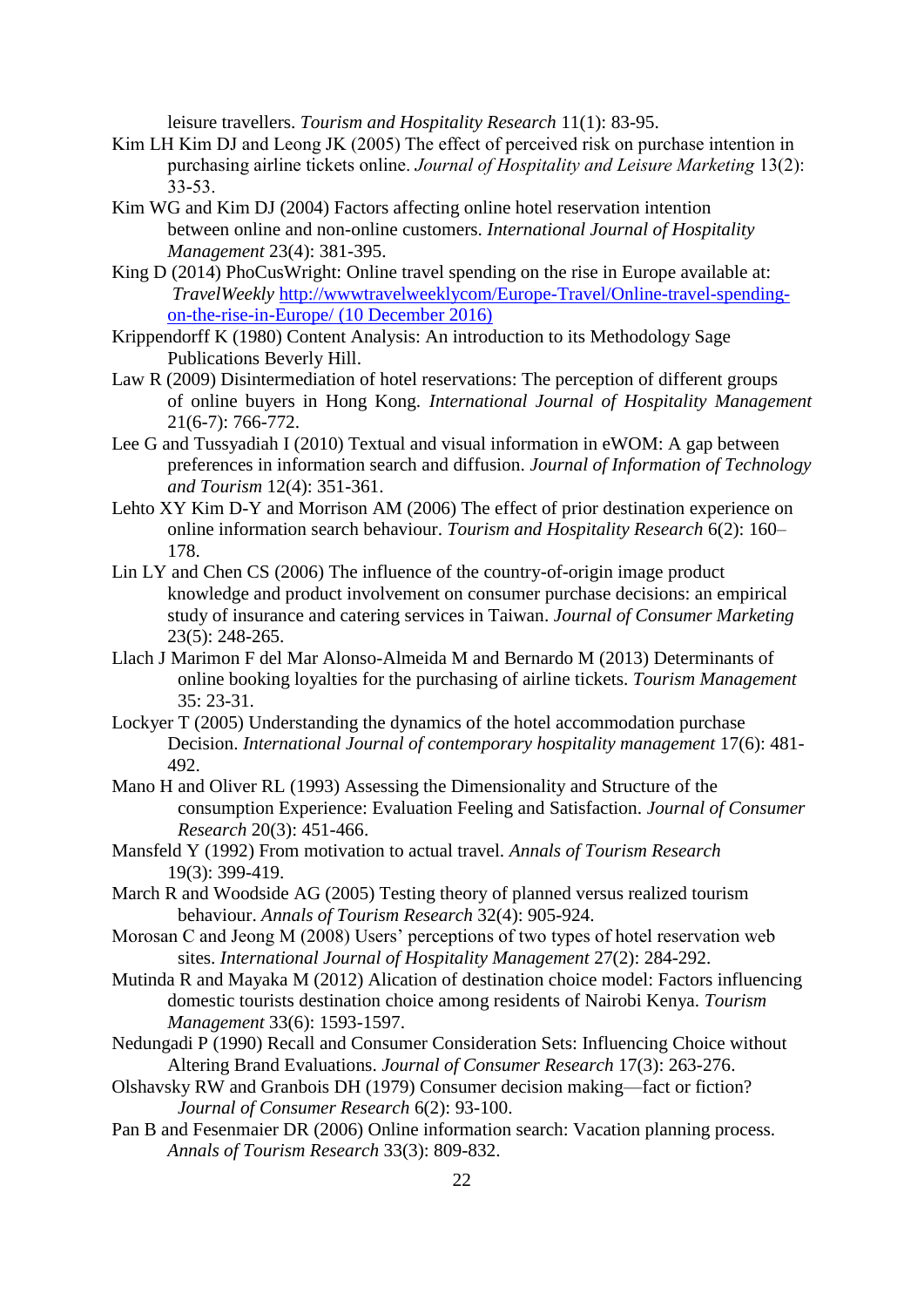- Pan B Zhang L and Law R (2013) The complex matter of online hotel choice. *Cornell Hospitality Quarterly* 54(1): 74-83.
- Pan B Zhang L and Smith K (2011) A mixed method study of user behavior and usability on an online travel agency. *Information Technology and Tourism* 13(4): 353-364.
- Park S Wang D and Fesenmaier D (2011) Assessing structure in American online purchase of travel products. *Anatolia* 22(3): 401-417.
- Payne JW Bettman JR and Johnson EJ (1993) The Adaptive Decision Maker Cambridge: Cambridge University Press
- Paris Tourist Office (2012) Tourism in Paris-Key figures available at: [http://pressparisinfocom/key-figures/key-figures](http://press.parisinfo.com/key-figures/key-figures) (accessed 11 July 2016)
- Park S and Kim D-Y (2010) Comparison of different approaches to information search behavior of spring break travelers in the US: experience knowledge involvement and specialization concept. *International Journal of Tourism Research* 12(1): 49-64.
- Park S Nicolau JL and Fesenmaier DR (2013) Assessing advertising in a hierarchical decision model. *Annals of Tourism Research* 40: 260-282.
- Peng H Xu X and Chen W (2013) Tourist behaviors in online booking: A new research Agenda. *Communications in Information Science and Management Engineering* 3(6): 280-285.
- Peterson RA and Merino MC (2003) Consumer information search behaviour and the Internet. *Psychology and Marketing* 20(2): 99-121.
- Petrick JF Li X and Park S-Y (2007) Cruise passengers' decision-making processes. *Journal of Travel and Tourism Marketing* 23(1): 1-14.
- Salisbury LC and Feinberg FM (2012) All things considered? The role of choice set formation in diversification. *Journal of Marketing Research* 49(3): 320-335.
- Shim S Eastlick MA Lotz SL and Warrington P (2001) An online prepurchase intentions model: The role of intention to search. *Journal of Retailing* 77(3): 397-416.
- Sirakaya E and Woodside AG (2005) Building and testing theories of decision making by travellers. *Tourism management* 26(6): 815-832.
- Skift (2016) Another strong performance for online travel agencies in 2015 available at: [https://skiftcom/2016/07/07/the-state-of-online-travel-agencies-strong-growth-but](https://skift.com/2016/07/07/the-state-of-online-travel-agencies-strong-growth-but-big-challenges-ahead/)[big-challenges-ahead/](https://skift.com/2016/07/07/the-state-of-online-travel-agencies-strong-growth-but-big-challenges-ahead/) (accessed 02 March 2017)
- Snepenger D and Snepenger M (1993) Information Search by Pleasure Travelers *In Encyclopaedia of Hospitality and Tourism* M Kahn M Olsen and T Var eds 830–835 New York NY: Van strand Reinhold
- Solomon M Bamossy G Askegaard S Hogg MK (2006) Consumer behaviour a European perspective 3rd edn Prentice Hall Harlow
- Steinbauer A and Werthner H (2007) Consumer behaviour in e-Tourism. *Information and Communication Technologies in Tourism* 2: 65-76.
- Teare RE (1998) Interpreting and responding to customer needs. *Journal of Workplace Learning* 10(2): 76-94.
- Toh RS DeKay CF and Raven P (2011) Travel Planning: Searching for and Booking Hotels on the Internet. *Cornell Hospitality Quarterly* 52(4): 388–398.
- Um S and Crompton JL (1992) The roles of perceived inhibitors and facilitators in pleasure travel destination decisions. *Journal of Travel Research* 30(3): 18-25.
- Vermeulen IE and Seegers D (2009) Tried and tested: the impact of online hotel reviews on consumer consideration. *Tourism Management* 30(1): 123-127.
- Yavas U and Babakus E (2003) What do guests look for in a Hotel? A multi-attribute Aroach. *Services Marketing Quarterly* 25(2): 1-9.
- Yoon C Cole CA and Lee MP (2009) Consumer decision making and aging: Current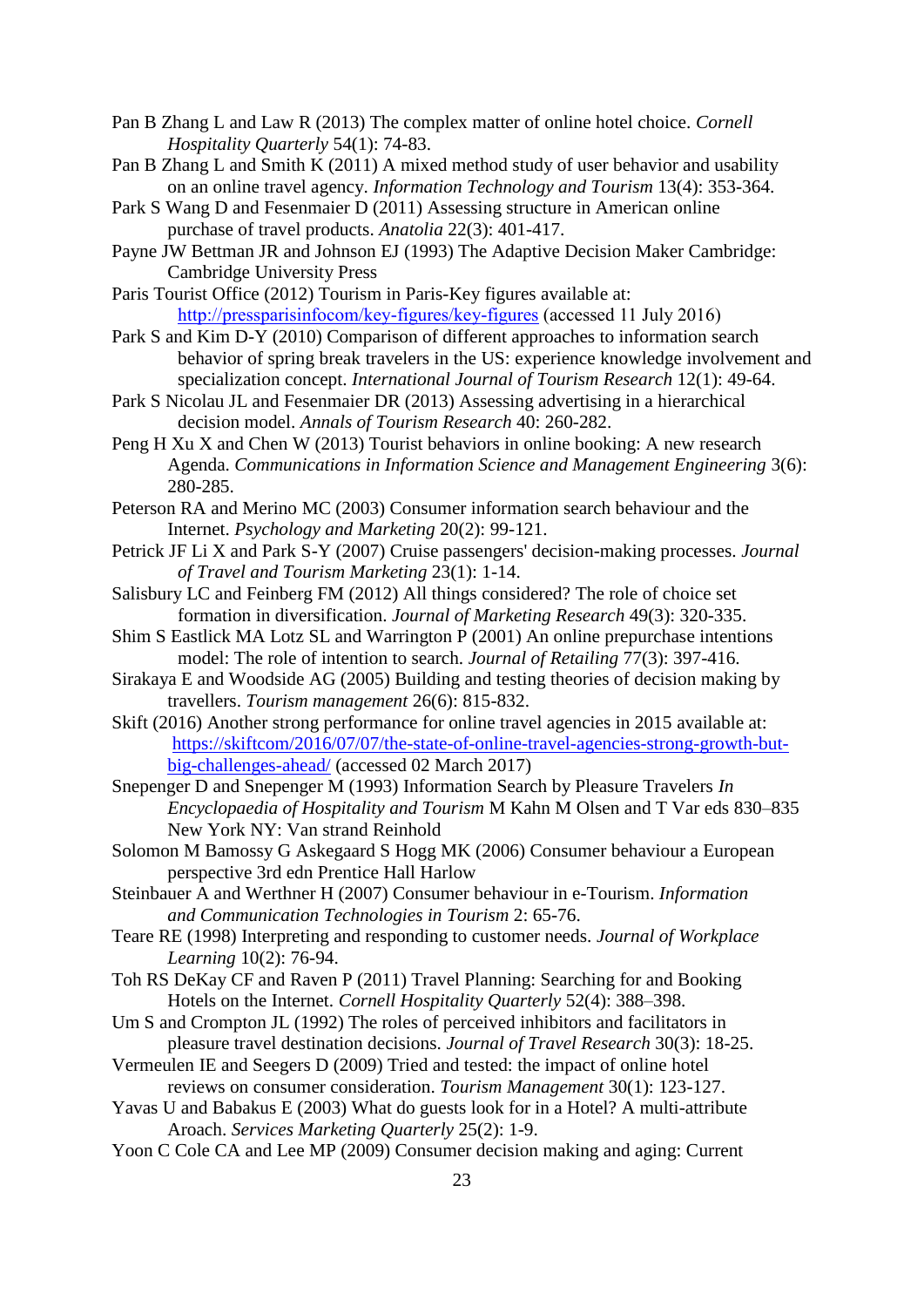knowledge and future directions. *Journal of Consumer Psychology* 19(1): 2-16. Zechmeister JJ Shaughnessy EB and Zechmeister JS (2009) Research methods in psychology 8th ed Boston [etc]: McGraw-Hill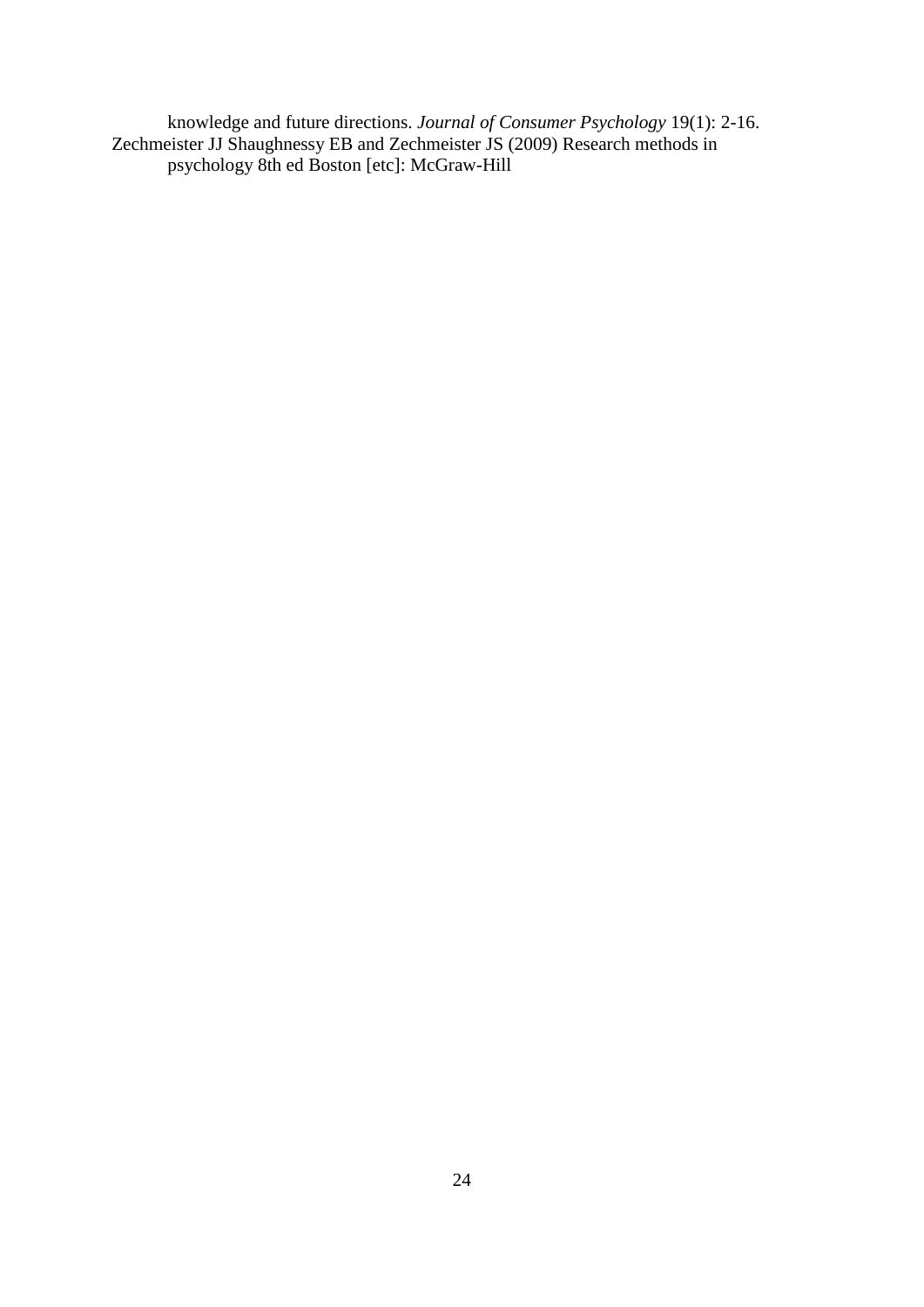

**Figure 1.** Online decision-making process of Arbitrary Decision Makers (Group 1)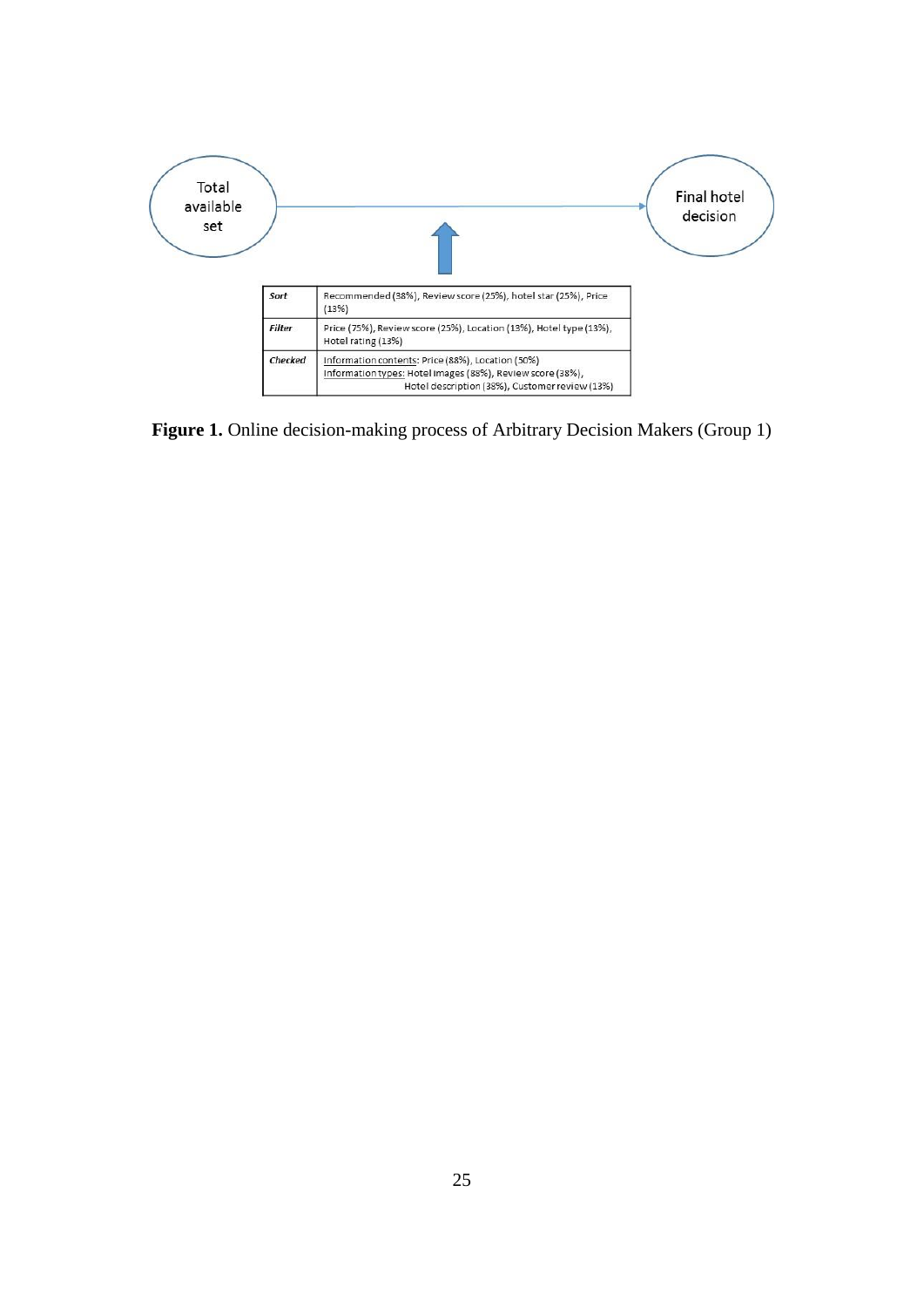

**Figure 2.** Online decision-making process of Standard Decision Makers (Group 2)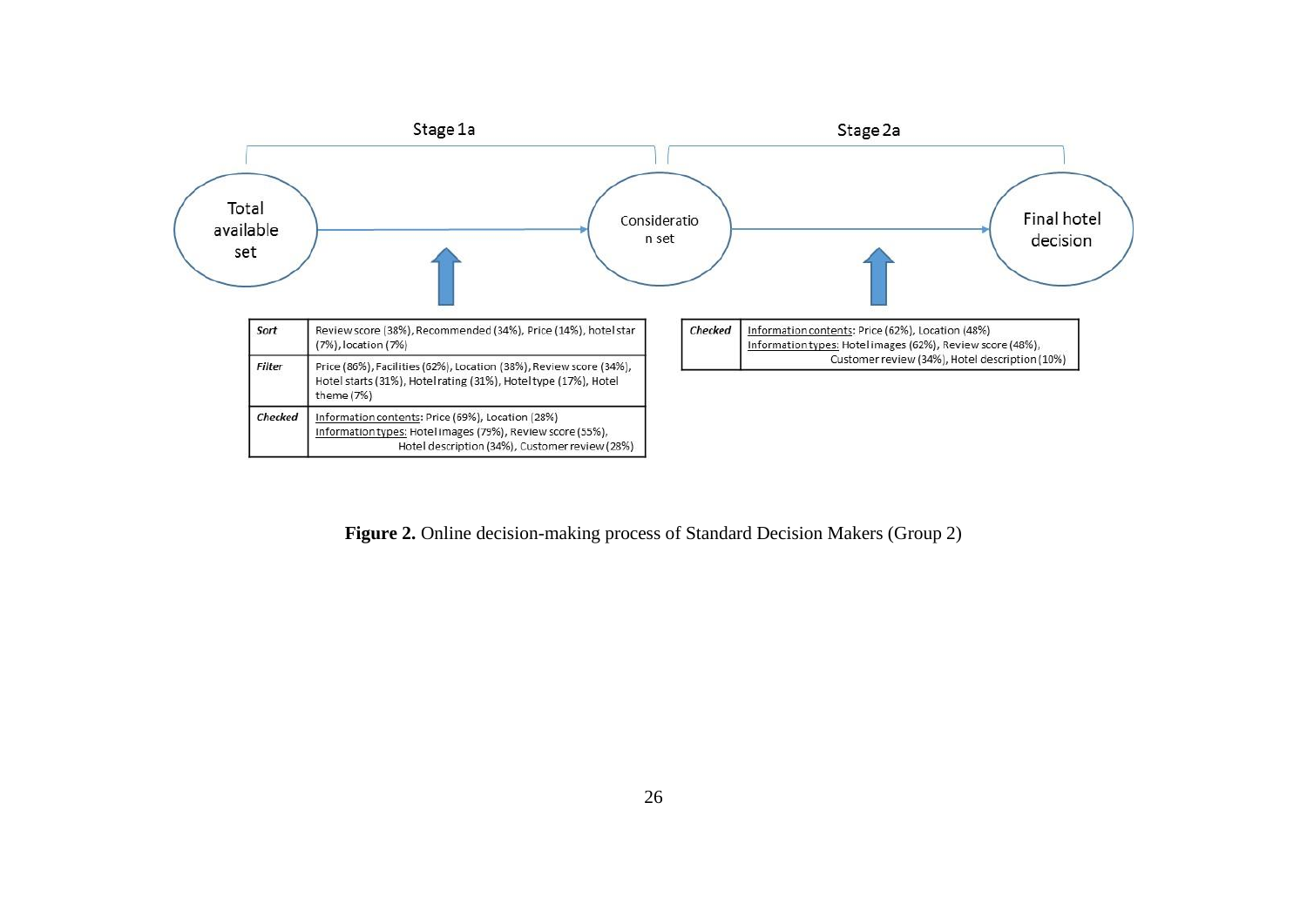

**Figure 3.** Online decision-making process of Comprehensive Decision Makers (Group 3)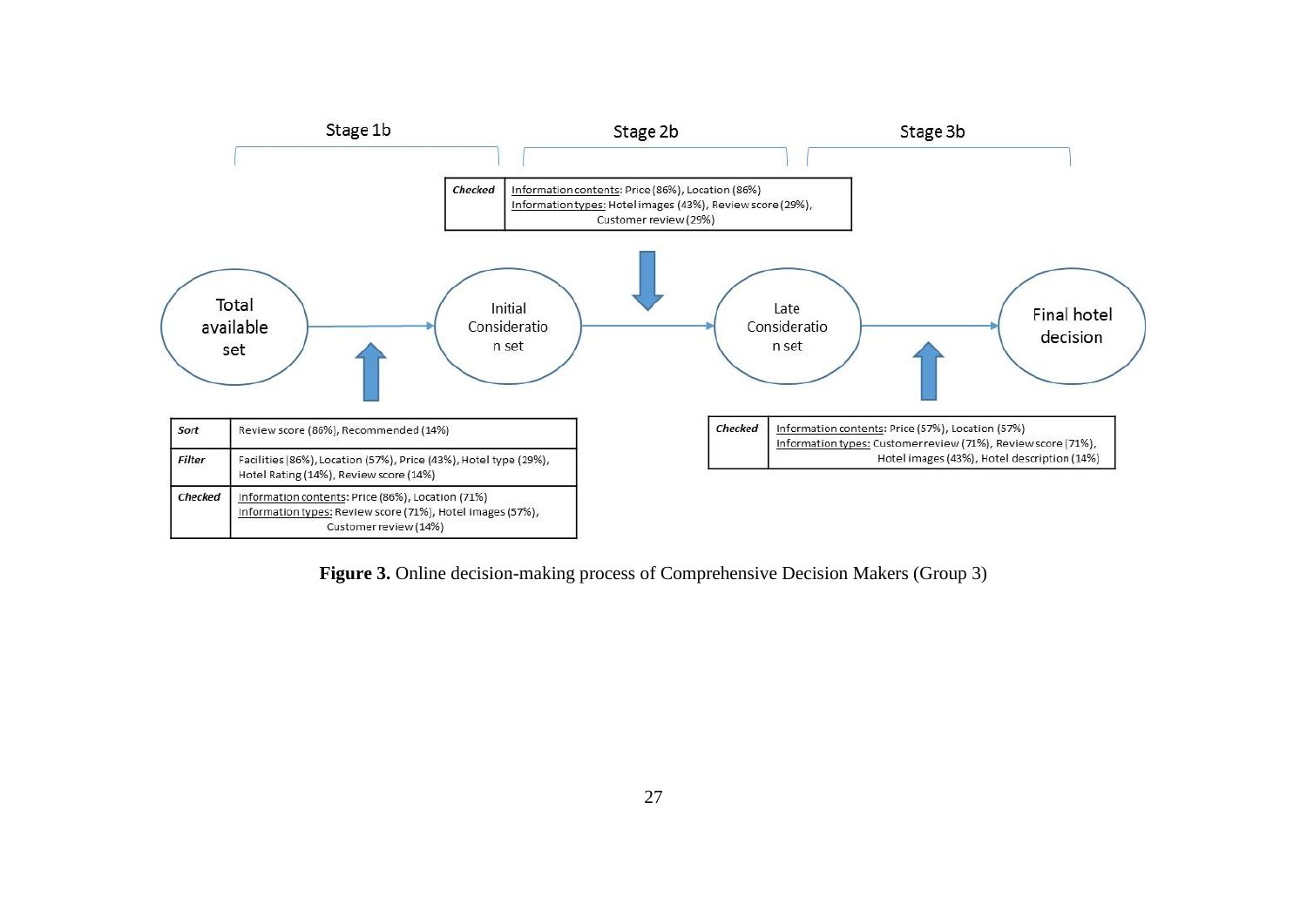**Table 1.** Survey research variables

| Internal information sources | External information sources  |                         |  |
|------------------------------|-------------------------------|-------------------------|--|
|                              | Types of information          | Contents of information |  |
| Past experience in the hotel | Descriptive hotel information | Room rates              |  |
| <b>Brand familiarity</b>     | Hotel images                  | Location                |  |
| Loyalty to the hotel         | Consumer reviews              | Facility                |  |
|                              | Consumer star ratings         |                         |  |
|                              | Hotel star rating             |                         |  |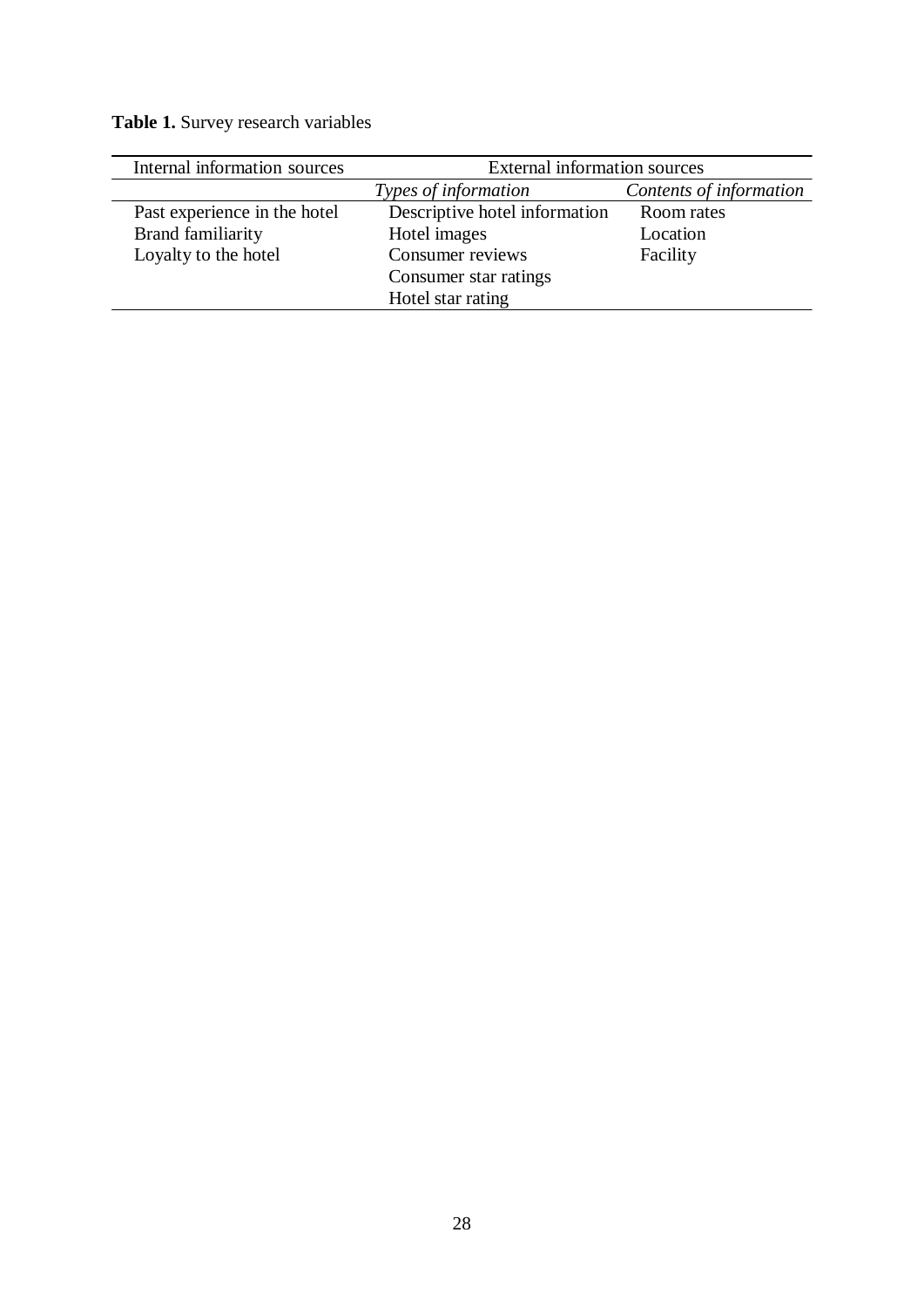| Time  | Time  | <b>Behaviour</b>        | Details                                                                               | Activities                                   |
|-------|-------|-------------------------|---------------------------------------------------------------------------------------|----------------------------------------------|
| spend |       |                         |                                                                                       |                                              |
| 00:20 | 2:52  | Type in                 | Enter destination, check-in, and                                                      | Start hotel                                  |
|       |       |                         | check-out data and check availability                                                 | information search                           |
|       |       |                         | of one room for two adults                                                            | on Paris                                     |
| 00:15 | 2:52  | Filter hotels           | Use star rating to filter hotels                                                      | Use 4 star hotels to<br>reduce alternatives  |
| 00:20 | 2:52  | Sort hotels             | Use review score to rank hotels                                                       | Use review score to<br>rank the alternatives |
| 00:59 | 2:53  | Click link              | Click 6 hotels link                                                                   | Click hotels link                            |
| 00:55 | 2:54  | Check details           | Check the first hotel's pictures, price<br>and location, then remove it because       | Check hotel details                          |
|       |       |                         | it inconvenient location                                                              |                                              |
| 01:25 | 2:55  | Check details           | Check the second hotel's pictures,<br>price and location, then add it to wish<br>list | Check hotel details                          |
| 00:20 | 2:59  | Click link              | Click wish list and check the 3 hotels                                                | Click wish list                              |
| 00:30 | 2:59  | Compare<br>alternatives | Compare 3 hotels price and pictures                                                   | Compare 3 hotels                             |
| 00:40 | 03:00 | Final decision          | Choose the hotel with relatively high<br>price but love it's decoration               | Make final decision                          |

**Table 2.** An example of protocol analysis